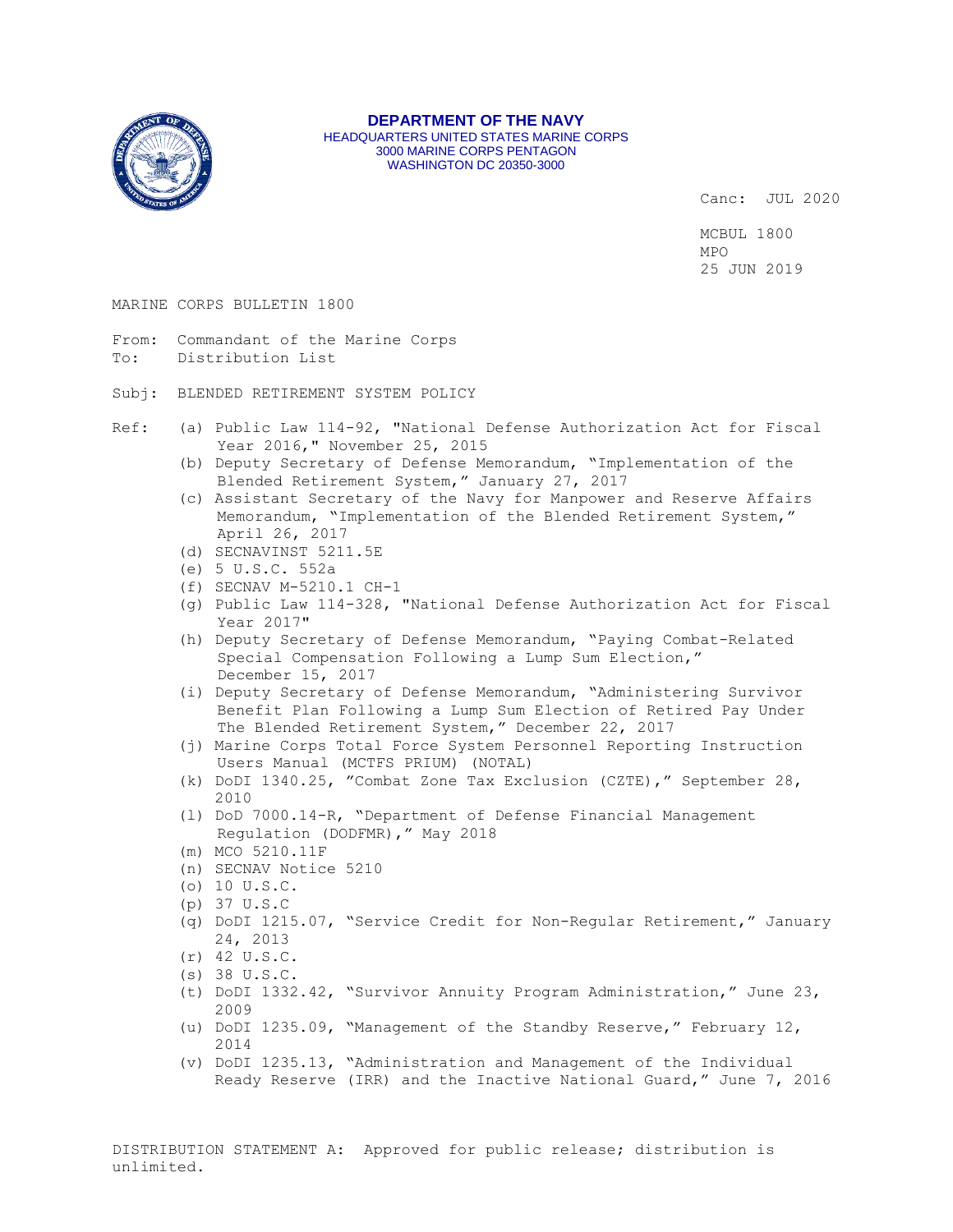## Encl: (1) Eligibility

- (2) Enrollment
- (3) Thrift Savings Plan (TSP)
- (4) Continuation Pay (CP)
- (5) Defined Benefit Annuity
- (6) Lump Sum/Veterans Affairs (VA) Disability Examples

1. Situation. The Marine Corps establishes policies, procedures, and training materials in order to enable well-informed Blended Retirement System (BRS) decisions by the applicable Marines in accordance with references (a) through (n).

 a. General. Reference (a) enacts changes to the military retirement system creating the BRS.

### b. Background and History

 (1) On 27 January 2017, the Office of the Secretary of Defense issued reference (b), providing guidance for the implementation of the BRS. Department of the Navy guidance was issued on 26 April 2017 in reference (c).

 (2) Marines entering service prior to 1 January 2018 were automatically grandfathered into the legacy retirement system. Those with less than 12 years of service in the Active Component or 4,320 retirement points in the Reserve Component (RC) on 31 December 2017 had the option to opt-in to the BRS between 1 January 2018 and 31 December 2018. Marines who enter service on or after 1 January 2018 are automatically enrolled in the BRS.

2. Mission. To update policy and guidance for BRS.

3. Execution

### a. Commander's Intent and Concept of Operations

 (1) Commander's Intent. All Marines have been fully educated and counseled on and are prepared to take full advantage of the retirement options available to them.

 (2) Concept of Operations. Financial education will be provided to Marines at specific action points to provide Marines with tools to better protect their finances and save for the future. When a Marine reaches a required action point, the Marine and the command receive a Marine Online message indicating that the Marine is required to complete financial education.

### b. Subordinate Element Missions

- (1) Deputy Commandant, Manpower and Reserve Affairs (DC M&RA)
	- (a) Serve as the office of primary responsibility.

 (b) Establish procedures for the administration of all aspects of the BRS.

 (c) Establish and execute policies and procedures for data reporting and maintenance to include opt-in elections, Thrift Savings Plan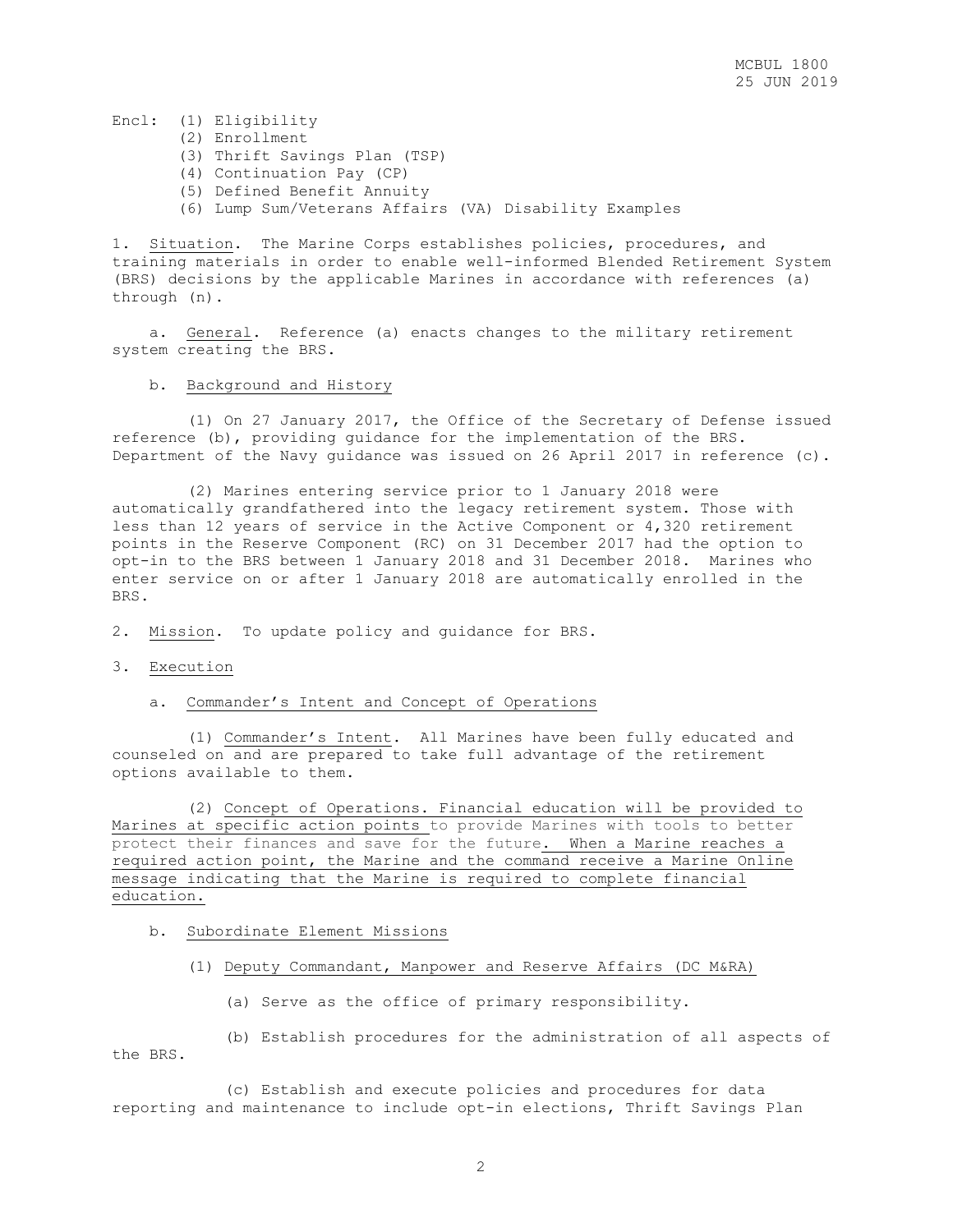(TSP) contributions, Continuation Pay (CP) disbursements, and lump sum elections.

 (d) Develop and implement the promulgation of a personal financial education package that supports the BRS and legacy retirement systems and complies with financial literacy requirements in section 661 of reference (a).

 (e) Ensure one-on-one personal financial counseling by credentialed financial counselors is available.

 (f) Develop and coordinate a plan with the Commanding General (CG), Marine Corps Combat Development Command to educate new accessions within the first 365 days of service.

 (g) Identify and notify both active and RC Marines eligible to receive CP.

 (h) Develop and coordinate a digital media strategy, synchronized with the release of any policy changes and release of new financial literacy training courses.

 (i) Per enclosure (2), paragraph 3 of this Bulletin, adjudicate requests for hardship extensions to the BRS enrollment period.

 (j) Per enclosure (2), paragraph 4 of this Bulletin, adjudicate erroneous BRS enrollments.

 (2) Commanding General, Marine Corps Combat Development Command (CG MCCDC)

 (a) Incorporate BRS training, facilitated by facility Personal Financial Managers (PFMs), into recruit training curriculums.

 (b) Incorporate BRS training, facilitated by facility PFMs, into Military Occupational Specialty Formal Learning Center curriculums.

 (c) Integrate BRS training into existing financial education during Professional Military Education (PME) schools.

(3) Deputy Commandant, Programs and Resources (DC P&R)

 (a) Coordinate with DC M&RA to make required changes to the Marine Corps Total Force System (MCTFS) to support the efficient administration of the BRS.

 (b) Record and track the obligation and expenditures of funds for Marine Corps TSP contributions and payment of CP.

(c) Disburse CP and manage appropriate tax withholdings.

 (d) Track, record, analyze, and provide feedback on costs associated with the BRS and CP.

 (e) Coordinate with DC M&RA to resource validated shortfalls in support of BRS administration.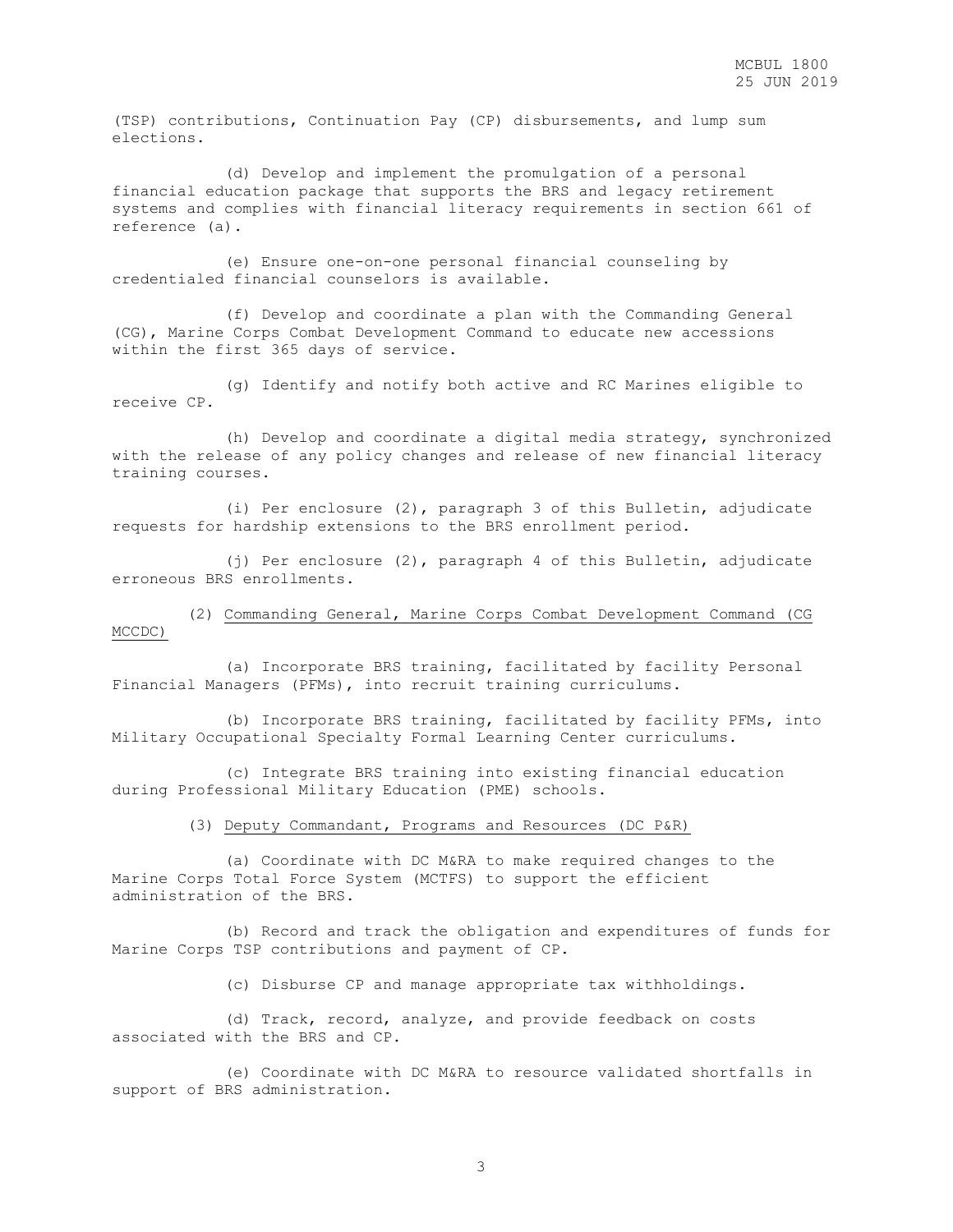(f) Identify Marines eligible for CP in each calendar year. Provide feedback to DC M&RA.

(4) Commanding General, Marine Corps Recruiting Command (CG MCRC)

 (a) Review recruiting materials to ensure they depict applicable retirement benefits.

 (b) Ensure recruiters are prepared to address questions from potential recruits concerning the BRS.

(5) Director of Communication, Communication Directorate (CD)

 (a) Notify and coordinate with DC M&RA on any Department of Defense (DoD) planned engagements with the media regarding the BRS and financial literacy.

 (b) Provide support to DC M&RA, as requested, to develop and distribute communication products regarding the BRS and financial literacy as it pertains to the Marine's retirement planning lifecycle.

### (6) Commanding Officers (COs)

 (a) Ensure that Marines are informed of available one-on-one personal financial counseling by credentialed financial counselors.

 (b) Encourage collaboration between Command Financial Counselors and PFM for enhanced counseling process and coverage.

 c. Coordinating Instructions. Marines who enter the Marine Corps on or after 1 January 2018 will receive new accession BRS training within 365 days of entering the military.

### 4. Administration and Logistics

 a. Records Management. Records created as a result of this Bulletin shall be managed according to National Archives and Records Administration (NARA) approved dispositions per references (f) and (n) to ensure proper maintenance, use, accessibility and preservation, regardless of format or medium. Refer to reference (m) for Marine Corps records management policy and procedures.

 b. Privacy Act. Any misuse or unauthorized disclosure of Personally Identifiable Information (PII) may result in both civil and criminal penalties. The Department of the Navy (DON) recognizes that the privacy of an individual is a personal and fundamental right that shall be respected and protected. The DON's need to collect, use, maintain, or disseminate PII about individuals for purposes of discharging its statutory responsibilities shall be balanced against the individuals' right to be protected against unwarranted invasion of privacy. All collection, use, maintenance, or dissemination of PII shall be in accordance with the Privacy Act of 1974, as amended (reference (e)) and implemented per reference (d).

 c. Cancellation Contingency. This Bulletin is cancelled one year from the date of publication.

5. Command and Signal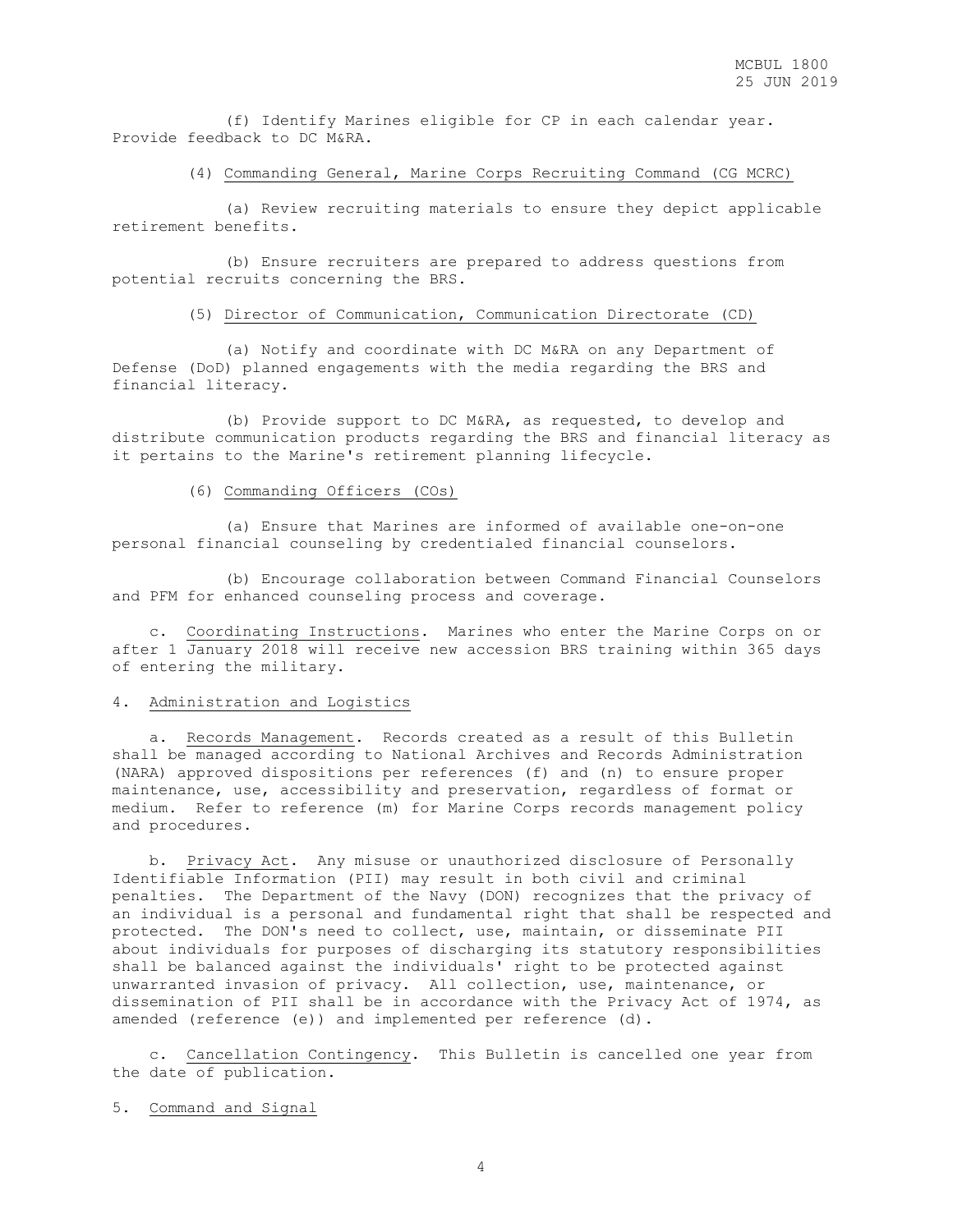a. Command. This Bulletin is applicable to the Marine Corps Total Force.

b. Signal. This Bulletin is effective the date signed.

D

M. A. ROCCO Deputy Commandant for Manpower and Reserve Affairs

DISTRIBUTION: PCN 10202685000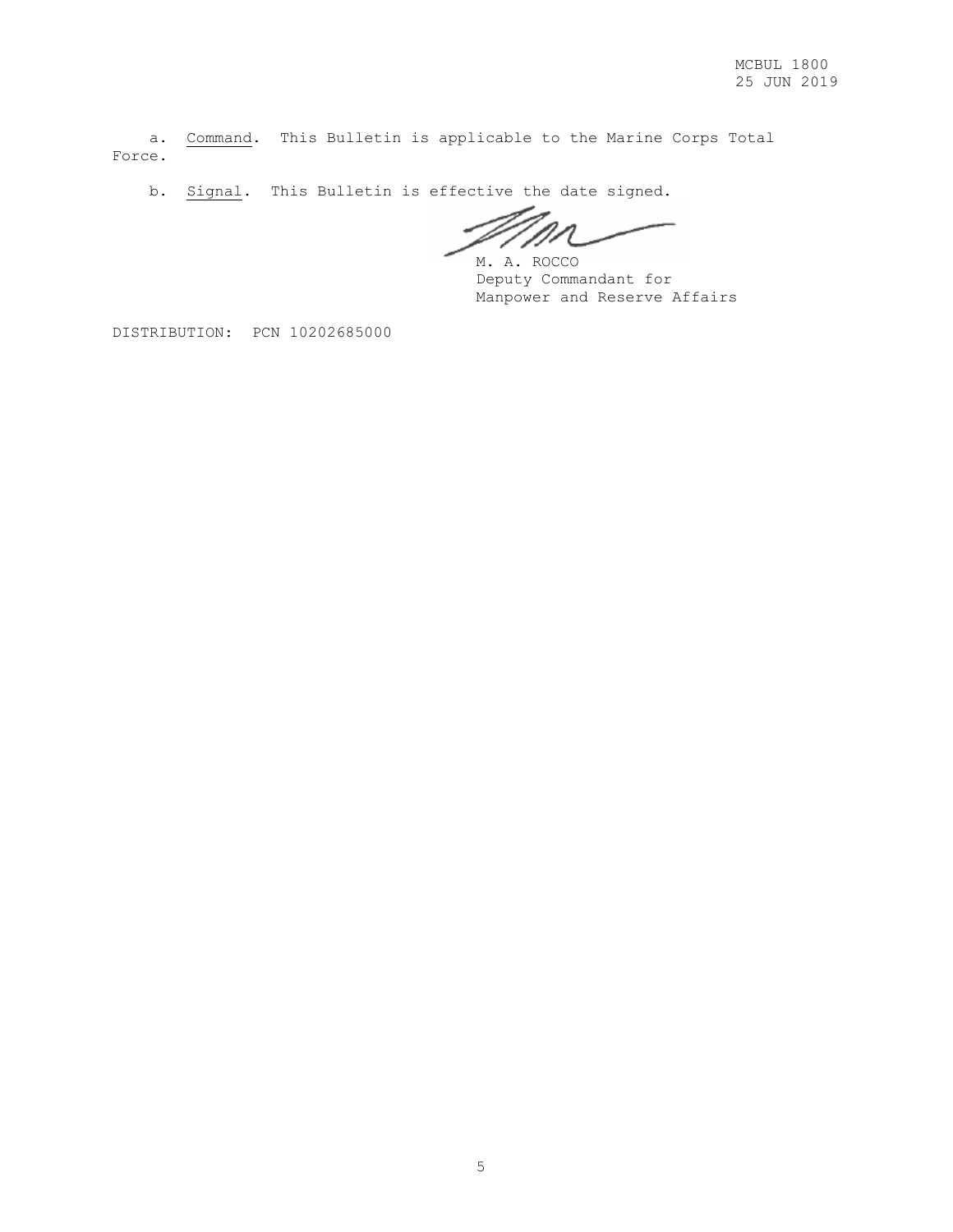### Eligibility

#### 1. Grandfathering Under Legacy Retirement Plan

 a. All Marines who have a Date Entered Armed Forces (DEAF) on or before December 31, 2017, remain covered by the legacy retirement plan.

 b. Active Component (AC) Marines with less than 12 years of service as determined by Pay Entry Base Date (PEBD), or RC Marines with less than 4,320 retirement points, as of December 31, 2017 may opt into the BRS and waive their eligibility to the legacy program in accordance with paragraphs 2.b through 2.e. An election into the BRS is irrevocable.

 c. A Marine who is ineligible to elect to enroll in the BRS under provisions outlined in paragraphs 2.b through 2.e will remain covered under their legacy retirement plan.

 d. Any retiree who is recalled to active duty is ineligible to elect to enroll in the BRS regardless of any other eligibility criteria. However, a member placed on the Temporary Disability Retired List (TDRL) who is later determined fit for duty and reenters active service in accordance with section 1211 of reference (o) , is not considered to be a recalled retiree and may enroll in the BRS if otherwise eligible under criteria outlined in paragraph 2.e.

 e. Any Marine who failed to make a BRS enrollment decision during calendar year 2018, and who is not otherwise eligible for an extension to the BRS enrollment period as described in enclosure (2), paragraph 3 of this Bulletin, remains covered by the legacy retirement system.

2. Covered Marines. The following Marines are covered under the provisions of the BRS:

 a. Any Marine with a DEAF on or after January 1, 2018. Marines with DEAF dates on or after January 1, 2018 are automatically enrolled into the BRS and will not have the option to elect coverage under the legacy retirement systems.

 b. Any Active Component (AC) Marine who is serving on December 31, 2017, who:

(1) Has a DEAF date that is on or before December 31, 2017; and,

 (2) Has served in a Uniformed Service for fewer than 12 years as calculated from their PEBD; and,

 (3) Elects to enroll in the BRS under provisions outlined in enclosure (2).

 c. Any RC Marine who is performing service in the Ready Reserve or on the Active Status List of the Standby Reserve on December 31, 2017, who:

(1) Has a DEAF date that is on or before December 31, 2017; and,

 (2) Is in receipt of basic pay or inactive duty pay under Sections 204 or 206, respectively, of reference (p), on or after December 31, 2017; and,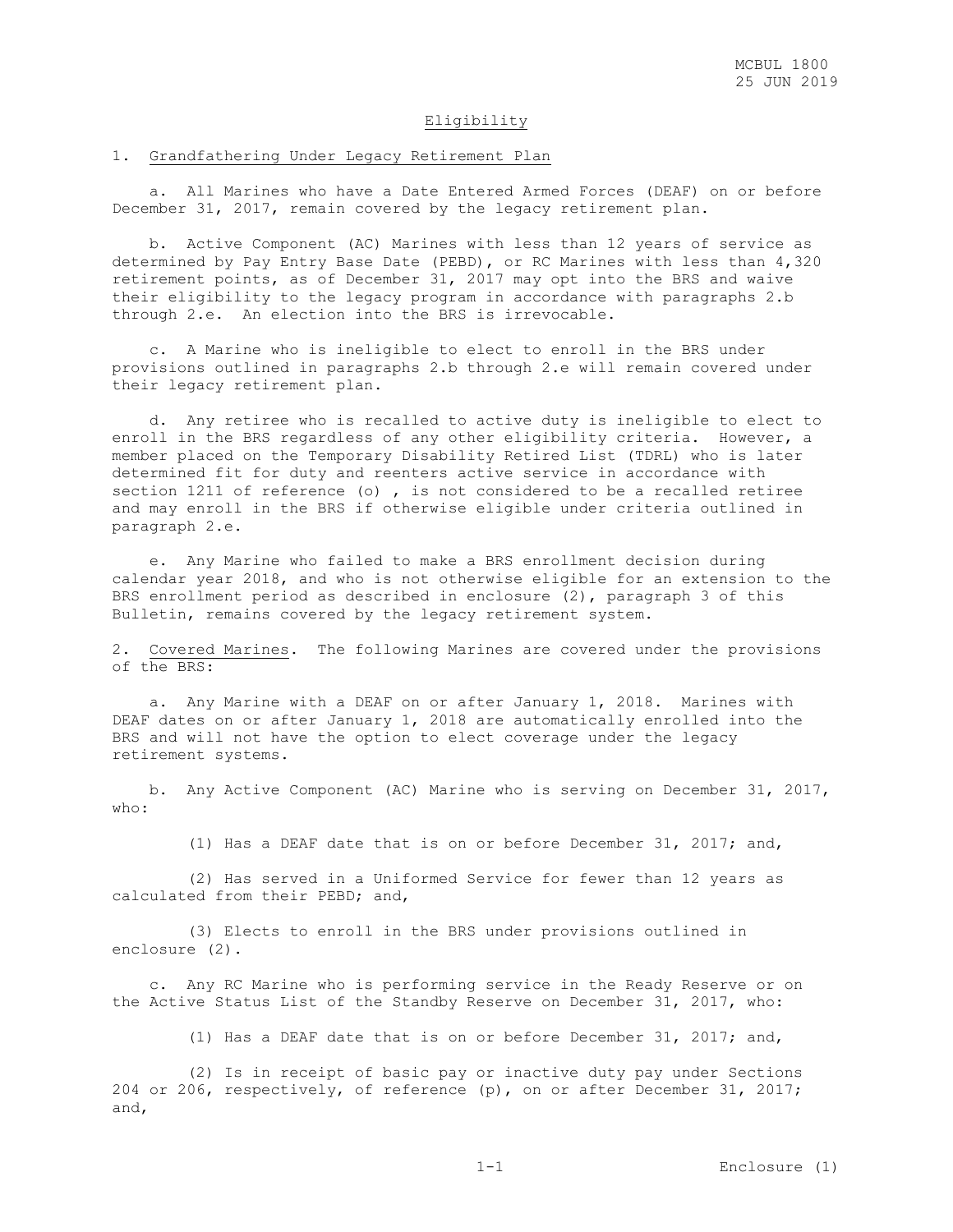(3) Has accumulated fewer than 4,320 retirement points, in accordance with the provisions of section 12733 of reference (o), as of that date; and,

 (4) Elects to enroll in the BRS under provisions outlined in enclosure (2).

 d. Any Marine who has signed an agreement to enlist in a Marine Corps Delayed Entry Program, in accordance with section 513 of reference (o), who:

(1) Has a DEAF date that is on or before December 31, 2017; and,

 (2) Is in receipt of basic pay or inactive duty pay under Sections 204 or 206, respectively, of reference (p), on or after December 31, 2017; and,

 (3) Elects to enroll in the BRS under provisions outlined in enclosure (2).

 e. Any midshipman or cadet attending a United States Service Academy or enrolled in a Reserve Officer Training Corps program as of December 31, 2017, who has signed an agreement to serve as a commissioned officer in the Marine Corps upon graduation, who:

(1) Has a DEAF date on or before December 31, 2017; and,

 (2) Is in receipt of basic pay or inactive duty pay under Sections 204 or 206, respectively, of reference (p), on or after December 31, 2017; and,

 (3) Elects to enroll, following commissioning, in the BRS under provisions outlined in enclosure (5).

 f. Any Marine who was placed on the TDRL on or before December 31, 2017, who:

 (1) Is later determined to be physically fit to perform his or her duties; and,

 (2) Is reappointed or reenlisted in the Marine Corps in accordance with section 1211 of reference (n); and,

 (3) Otherwise meets the criteria to enroll as specified under paragraph 2.b or 2.c; and,

 (4) Elects to enroll in the BRS under provisions outlined in enclosure (2).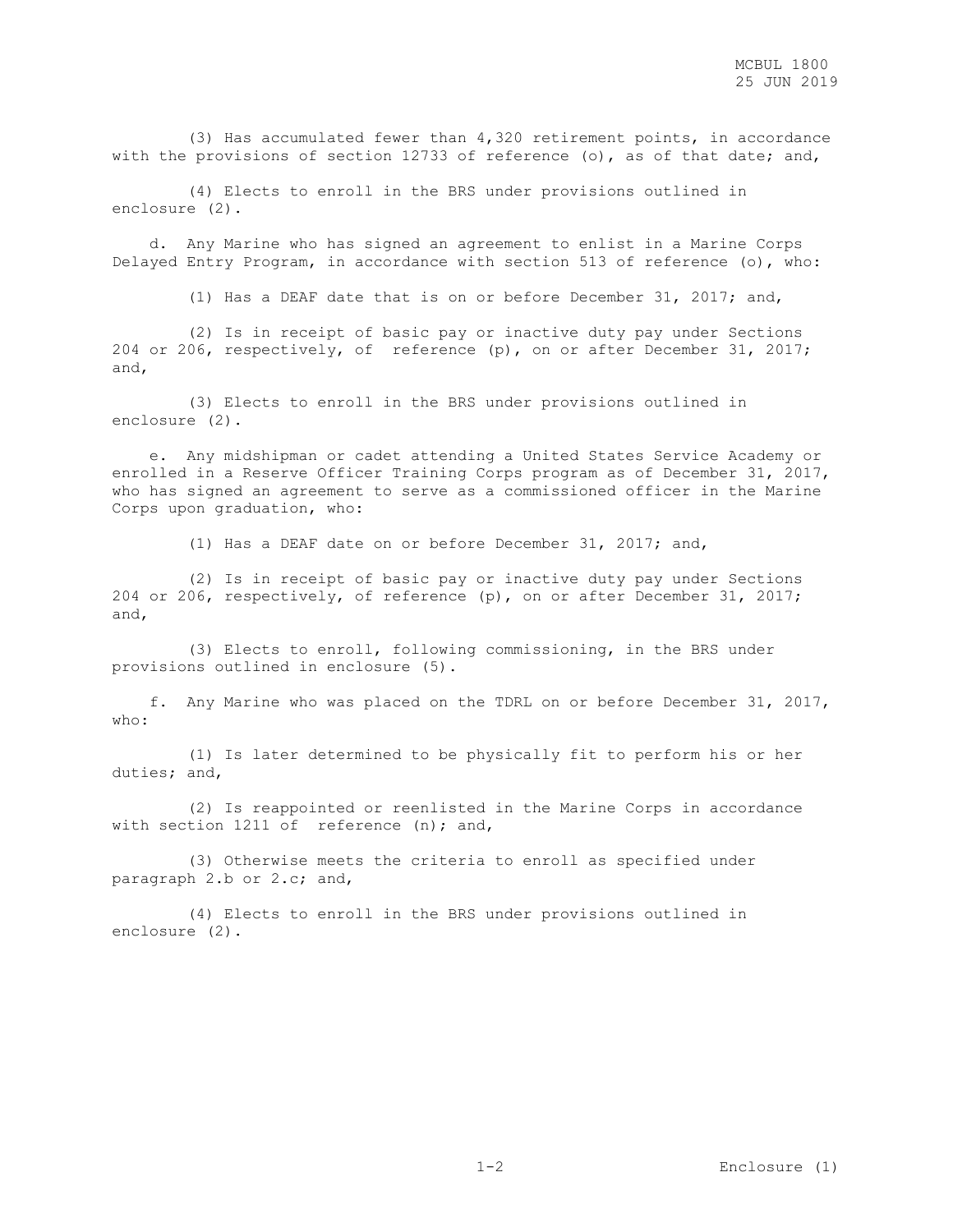### Enrollment

#### 1. Enrollment Period

 a. Marines who meet the criteria of paragraph 2.a of enclosure (1) of this Bulletin are automatically enrolled in the BRS.

 b. The BRS enrollment period for those Marines who meet the criteria of paragraphs 2.b through 2.c of enclosure (1) closed on December 31, 2018. Marines who meet those criteria may be eligible for a hardship extension to the enrollment period as described paragraph 3 below.

2. Training. A Marine who is eligible for a hardship extension to the enrollment period shall complete mandatory BRS opt-in training and this training shall be documented in MCTFS prior to requesting a hardship extension. Mandatory BRS opt in training may be completed via:

 a. Online training available through Marine Net or Joint Knowledge Online (JKO). Marine Net training will result in a MCTFS training code that automatically updates the Marine's record to reflect training completion. Marines completing online training through JKO shall submit the certificate provided upon completion to their responsible administrative unit for unit diary entry or MCTIMS entry. The training event code for JKO training is "BU."

 b. Commands may arrange in-person classroom BRS training by local certified financial counselors. Classroom training shall be conducted by a PFM, Contracted Personal Financial Counselor, or Command Financial Specialist. Command representatives are required to maintain an attendance roster of such training and ensure that unit diary entries or MCTIMS entries are made to reflect training completion by attendees. The training event code for classroom training is "BT."

### 3. Hardship Extension of Enrollment Period

 a. Automatic Extensions. An extension to the BRS enrollment period will be granted to recruits who signed an agreement to enlist under provisions of the Delayed Entry Program, are eligible to opt-in to the BRS under enclosure (1), and have a PEBD on or after September 1, 2018.

 (1) On or after January 1, 2019, Marine Corps Recruit Depots will report the appropriate diary transactions for BRS eligible recruits who elect to opt into the BRS or remain in the legacy retirement system via Navy Marine Corps Form 11907 (NAVMC 11907).

 (2) On or after January 1, 2019, the School of Infantry (SOI) must report Transaction Code (TTC) 471-000 with a reason code "1" to create a 30 calendar day enrollment period extension for BRS eligible Marines who do not make an election decision while in recruit training. Such Marines will have 30 calendar days to make an election decision. SOI must provide these Marines with a NAVMC 11907 and the due date to complete and return the form to SIO unit administration. SOI will report the appropriate diary transactions for such Marines who elect to opt into BRS or remain in the legacy retirement system.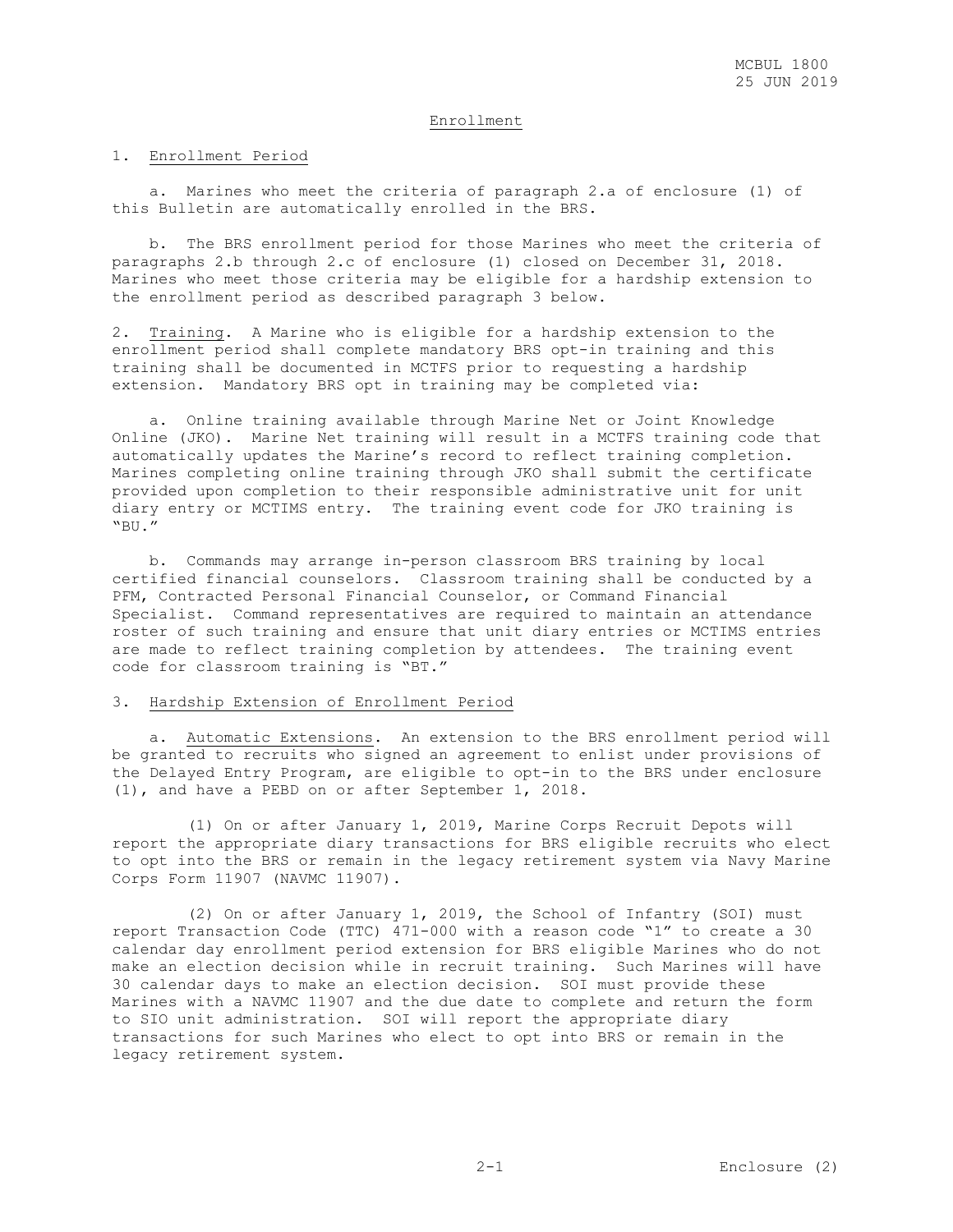b. Other Hardship Extensions. A 30 calendar day enrollment extension may be granted to BRS eligible Marines who are in the following circumstances:

 (1) Marine in the Individual Ready Reserve (IRR) or the active Status List of the Standby Reserve who was performing RC service as of December 31, 2017, and is qualified to opt-in to the BRS under enclosure (1), but who did not perform duty in a paid status during calendar year 2018 and has not been afforded the opportunity to elect to enroll in the BRS, when the Marine is:

(a) Activated under any provision of Federal law; and/or

(b) Affiliated in a paid status with the Selected Reserve.

 (2) A Marine Officer commissioned through the Naval Academy, Reserve Officer Training Corps, Platoon Leaders Course, or Officer Candidate Course with a commissioning date on or after December 1, 2018.

 (3) A Marine who would have been eligible to opt-in to the BRS during calendar year 2018 in accordance with enclosure (1), and who was participating in the Career Intermission Pilot Program and does not return to duty until December 1, 2018, or later.

 (4) Deployment for not less than 30 days that is inclusive of December 31, 2018, which prevented the Marine from having access to all resources available to make financial and retirement decisions.

 (5) Court proceedings or court orders that prevent the Marine from making financial or retirement decisions during the enrollment period.

 (6) Illness or injury that substantially impacts a Marine's ability to make financial or retirement decisions during the enrollment period.

 (7) Failure of the service to notify the Marine of the Marine's eligibility to opt-in to the BRS at least 60 days prior to the conclusion of the enrollment period.

 (8) Inability to complete the mandatory "opt-in" training, described in paragraph 2.a in this Enclosure, due to circumstances beyond the Marine's control.

 (9) Inability to access MOL or follow the designated procedures for making the election, described in paragraph 2.b in this enclosure, during the election period due to circumstances beyond the Marine's control.

 c. A Marine requesting an enrollment extension for paragraphs 3.b.1 through 3.b.9 of this Enclosure, must forward an Administrative Action (AA) form to Manpower and Reserve Affairs (MPO) through their first general officer in the chain of command. The AA form must include a description of why the Marine's hardship prevented the Marine from making an election decision during calendar year 2018. Marines must include as an enclosure a completed NAVMC 11907 indicating which retirement plan they want to participate in. Commands should submit the request with their endorsements via email to BRS@usmc.mil. M&RA(MP) will adjudicate all requests. M&RA(RA) will endorse requests from reservists. M&RA(MI) will run the appropriate diary entries and notify Marines of the results of their requests. Any BRS enrollments resulting from a request for hardship extension to the enrollment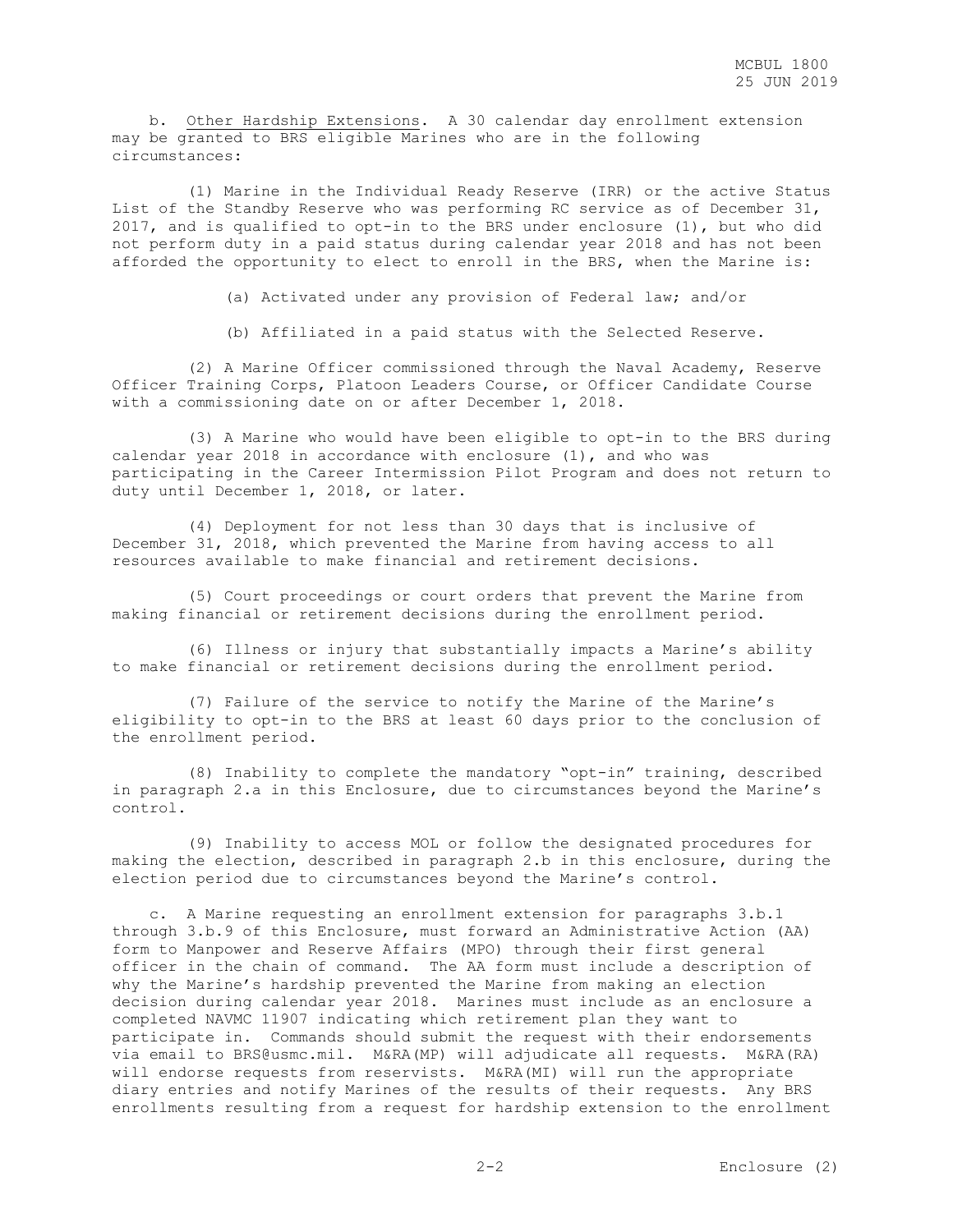period shall be effective as of the date that the hardship extension is approved by M&RA (MP). No retroactive enrollments shall be granted.

4. Erroneous Enrollment. If it is later discovered that a Marine who should not have been eligible to be enrolled or to elect to enroll in the BRS under any of the provisions of this Bulletin, was erroneously enrolled in the BRS, their enrollment will be voided. Such Marines will be placed under the correct retirement system upon discovery of the error. Any agency TSP contributions to that Marine's account will be handled in accordance with Federal Retirement Thrift Investment Board (FRTIB) regulations. The Marine will be subject to the repayment provisions of this Bulletin for any CP paid prior to the discovery of the error.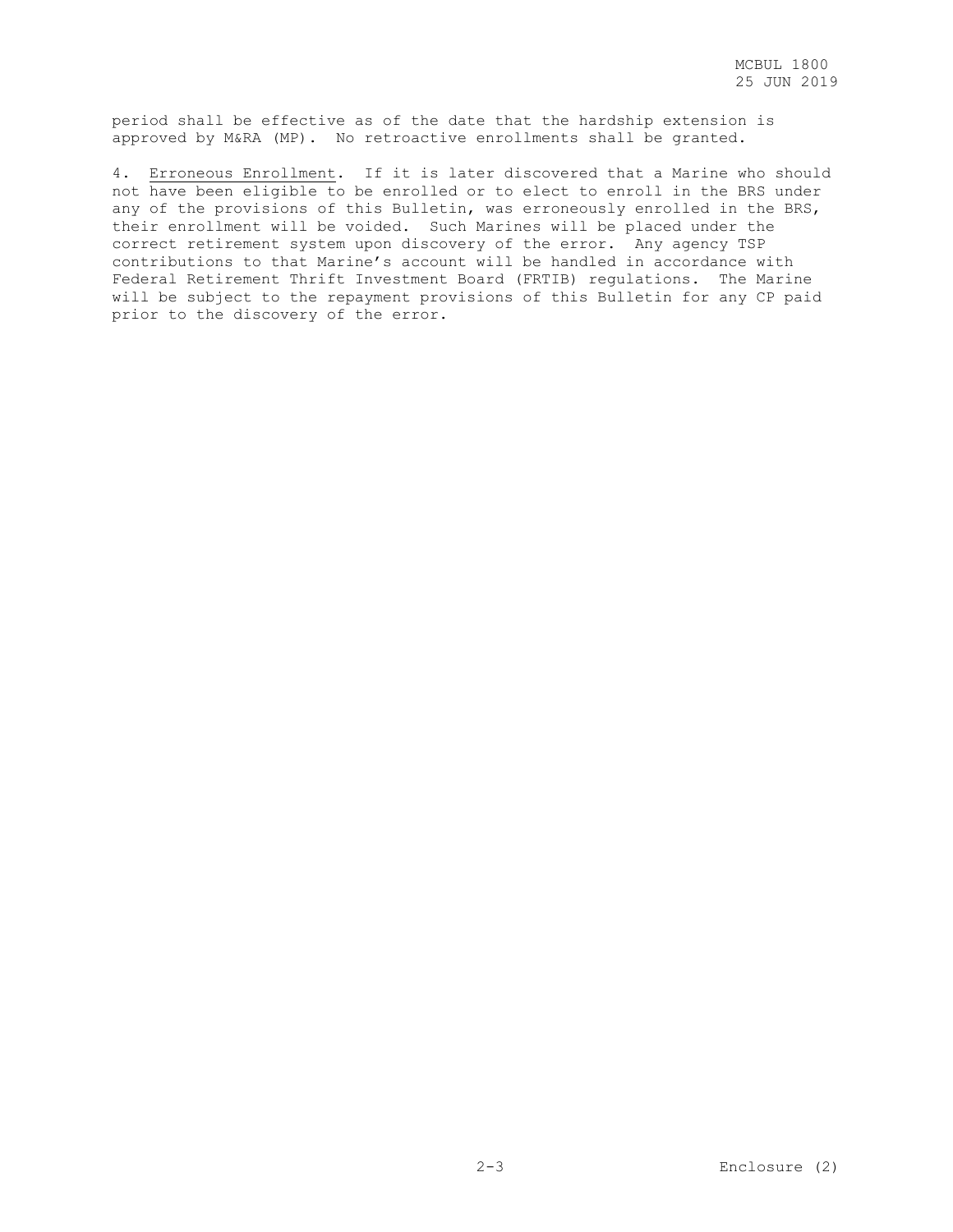### Thrift Savings Plan (TSP)

1. Prior Participation in Thrift Savings Plan (TSP). A Marine who previously contributed to TSP prior to the implementation of the BRS, and who elects to enroll in the BRS in accordance with enclosure (2), paragraph 2 of this Bulletin, will maintain his or her existing account in the TSP but must re-affirm his or her individual contribution percentage upon electing to enroll in the BRS. No prior contributions will be matched although the balance of the TSP account will carry over following enrollment in the BRS. Government matching contributions to TSP will occur no later than the beginning of the pay period following the Marine's election to enroll in the BRS.

 a. Active Component (AC) Example. The Marine opted into the BRS on September 4, 2018: the Marine Corps' TSP automatic one percent contribution and matching contributions would have begun to accrue to the Marine by October 1, 2018, and would have been deposited into the Marine's TSP account no later than November 1, 2018.

 b. Reserve Component (RC) Example. The Marine opted into the BRS on September 4, 2018: the Marine Corps' TSP automatic one percent contribution and matching would have begun the next time the Member earned basic pay.

### 2. Automatic Enrollment

 a. A Marine enrolled in BRS by virtue of his or her accession into military service on or after January 1, 2018, is automatically enrolled in traditional TSP at the level of a three (3) percent individual contribution from his or her monthly basic pay or inactive duty pay. This amount will be contributed to his or her TSP account beginning the first day of the calendar month following the Marine's 60th day of service as calculated from PEBD.

 b. A Marine automatically enrolled in TSP as described above may adjust the individual contribution amount at any time before or after the initial deduction. There is no minimum mandatory contribution amount. Marines will follow all regulations prescribed by the Internal Revenue Service (IRS) and the FRTIB when requesting a refund or adjusting the amount of their individual contributions.

 c. If a Marine subject to the automatic enrollment described above declines this automatic enrollment and that Marine's contribution from his or her pay in the final full pay period of the year is zero percent, that Member will be automatically re-enrolled on January 1 of the following calendar year at a 3 percent individual contribution rate from the Member's basic pay and contributed to their traditional TSP account, in accordance with section 632 of reference (a). The automatic individual contribution will be deducted in the first full pay period of that year. Note that this provision does not apply if the Marine otherwise remains enrolled to contribute from their pay at a percentage other than zero, but stopped contributing during the previous year because the Marine reached the maximum annual contribution threshold allowed under IRS regulation, or is not eligible to contribute due to a hardship withdrawal.

 d. Automatic re-enrollment will occur at the beginning of each calendar year of a Marine's career in which the criteria of paragraph c above are met. During December of each year a Marine may decline the annual automatic re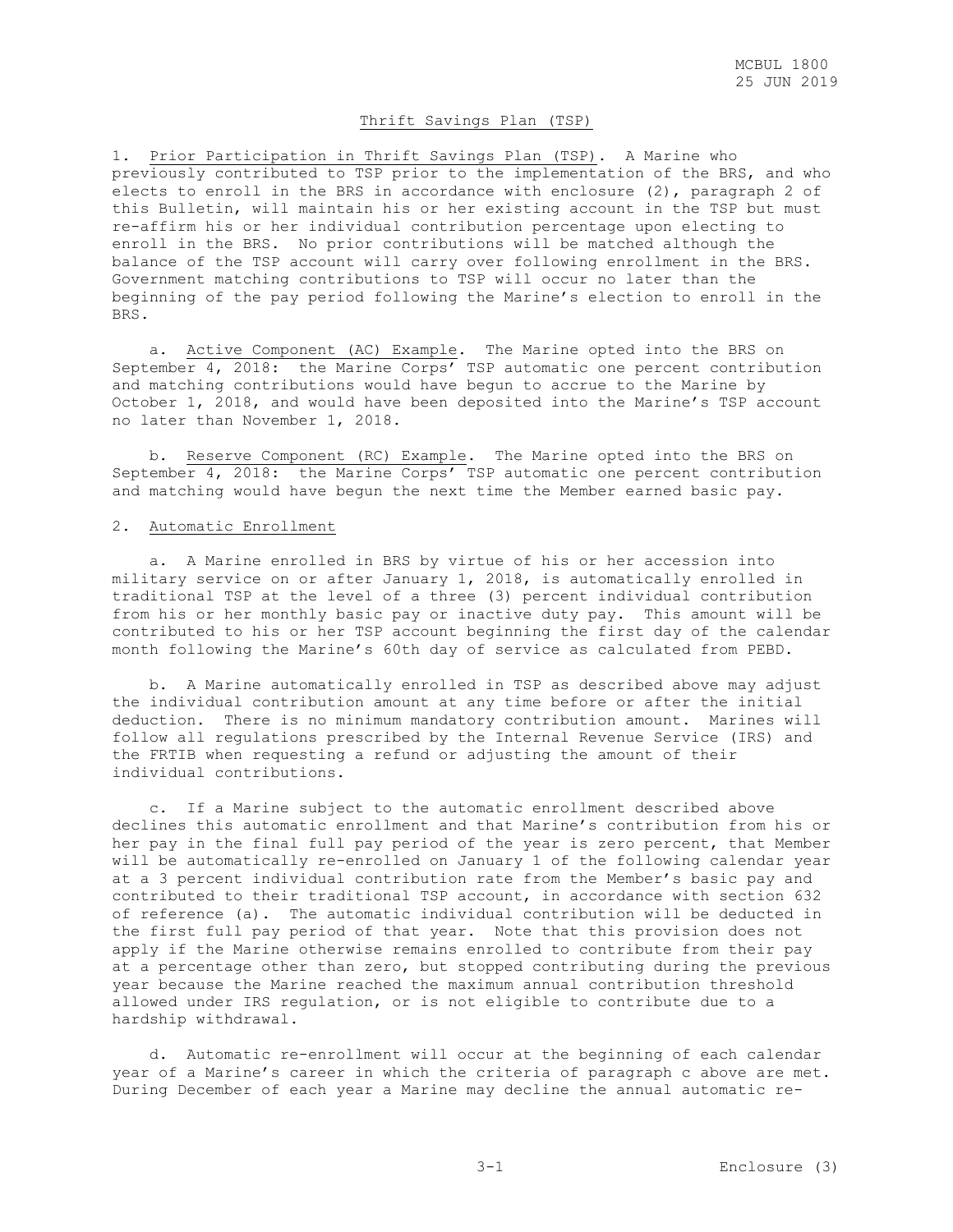enrollment for the following year. This decision may be made by the individual Marine via MOL.

 e. A Marine who elected to opt in to the BRS will not be subject to automatic re-enrollment unless that Marine separates from service and subsequently returns to service.

### 3. Service Contributions for Marines Whose Date Entered Armed Forces (DEAF) is on or After 1 January 2018:

 a. Commencing the first day of the calendar month following the Marine's 60th day of service as calculated from PEBD, the Marine Corps will automatically contribute to that Marine's traditional TSP account, at no cost to the Marine and without regard to the amount the Marine contributes, an amount equal to:

 (1) One percent of basic pay earned by that Marine during that pay period for active service. For example, assume the Marine enters service on September 4, 2020, and reaches the 60th day of service on November 4, 2020: the Marine Corps' TSP automatic one percent contribution would begin to accrue to the Marine by December 1, 2020, and would be deposited into the Marine's TSP account no later than January 1, 2021. Note: for those RC Marines on active duty service for initial training, the RC operates for that initial period of active duty for training in the same manner as the Active Component because the Marine will be in service for greater than 60 days during that period.

 (2) One percent of inactive duty pay earned by that Marine during that pay period for Inactive Duty Training (IDT).

 b. The one percent automatic contribution by the Marine Corps will continue for each pay period in which a Marine receives either basic pay or inactive duty pay, or both, through the end of the pay period during which the Marine completes 26 years of service, as calculated from his or her PEBD.

 c. Commencing the first day of the calendar month following the completion of the Marine's 24th month of service, as calculated from his or her PEBD, the Marine Corps will contribute an amount that matches the Marine's individual contribution from basic pay and/or inactive duty pay to TSP in accordance with Figure 1-1 below.

|                   | Government        | Government        | Total Rate of TSP |
|-------------------|-------------------|-------------------|-------------------|
| Individual        | Automatic         | Matching          | Monthly           |
| Contribution Rate | Contribution Rate | Contribution Rate | Contribution of   |
| of Basic Pay or   | of Basic pay or   | of Basic Pay or   | Basic Pay or      |
| Inactive Duty Pay | Inactive Duty Pay | Inactive Duty Pay | Inactive Duty Pay |
| 0 <sup>°</sup>    | $1\%$             | 0%                | $1\%$             |
| $1\%$             | $1\%$             | $1\%$             | 3 <sup>°</sup>    |
| 2 <sup>°</sup>    | $1\%$             | 2 <sup>°</sup>    | 5%                |
| 3 <sup>°</sup>    | $1\%$             | 3%                | 7%                |
| 4%                | $1\%$             | 3.5%              | 8.5%              |
| 5 <sup>°</sup>    | $1\%$             | 4%                | 10 <sup>°</sup>   |

Figure 1-1.--TSP matching contributions pay table.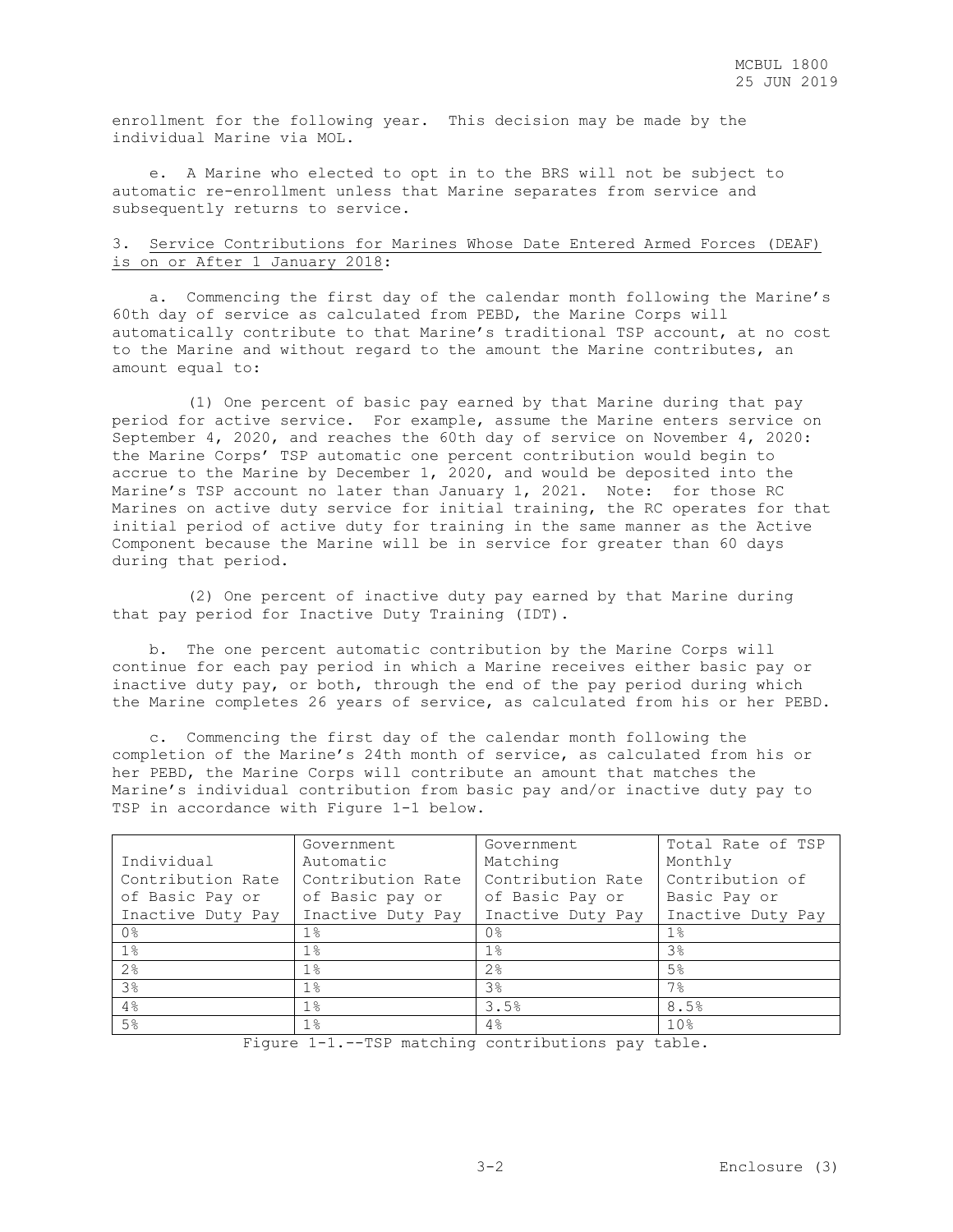### 4. Service Contributions for Marines Whose Date Entered Armed Forces (DEAF) is Before January 1, 2018

 a. Commencing immediately for those Marines who enroll in the BRS on the first day of the current calendar month, and on the first day of the next calendar month for those who enroll in the BRS on any subsequent day during the current calendar month, in accordance with procedures in enclosure (2), the Marine Corps will automatically contribute to that Marine's traditional TSP account, at no cost to the Marine and without regard to the amount the Marine contributes, an amount equal to:

 (1) One percent of basic pay earned by that Marine during that pay period for active service; and/or,

 (2) One percent of inactive duty pay earned by that Marine during that pay period for IDT.

 b. This one percent automatic contribution will continue for each pay period in which a Marine receives either basic pay or inactive duty pay, or both, through the end of the pay period during which the Marine completes 26 years of service, as calculated from his or her PEBD.

 c. Commencing immediately for those Marines who enroll in the BRS on the first day of the current calendar month, and on the first day of the next calendar month for those who enroll in the BRS on any subsequent day during the current calendar month, the Marine Corps will contribute an amount that matches the individual Marine's individual contribution of basic pay and/or inactive duty pay to their traditional TSP account in accordance with Figure  $1 - 1$ .

 d. No matching contribution will be made to a Marine's TSP account after the pay period during which the Marine completes 26 years of service, as calculated from his or her PEBD.

### 5. Vesting of Thrift Savings Plan (TSP) Contributions

 a. Individual Contributions. A Marine's individual contributions are immediately vested upon payment to TSP. Subsequent earnings on those contributions are also immediately vested when the earnings accrue.

### b. Service Contributions

 (1) The government's one percent automatic contributions described in paragraphs 3 and 4 above of this section become fully-vested on the first day of the 25th month of service, as calculated from a Marine's PEBD, in accordance with Section 8432(g)(2) of reference (e) Marines who separate before this date forfeit the Marine Corps' one percent automatic contributions and any earnings on those contributions, and these funds are forfeited to the TSP to offset administrative expenses.

 (2) Any matching contribution is fully-vested upon receipt in the Marine's TSP account in accordance with section  $8432(g)$  (1) of reference (e), U.S.C., regardless of accrued service. Any earnings on matching contributions are immediately vested when they accrue.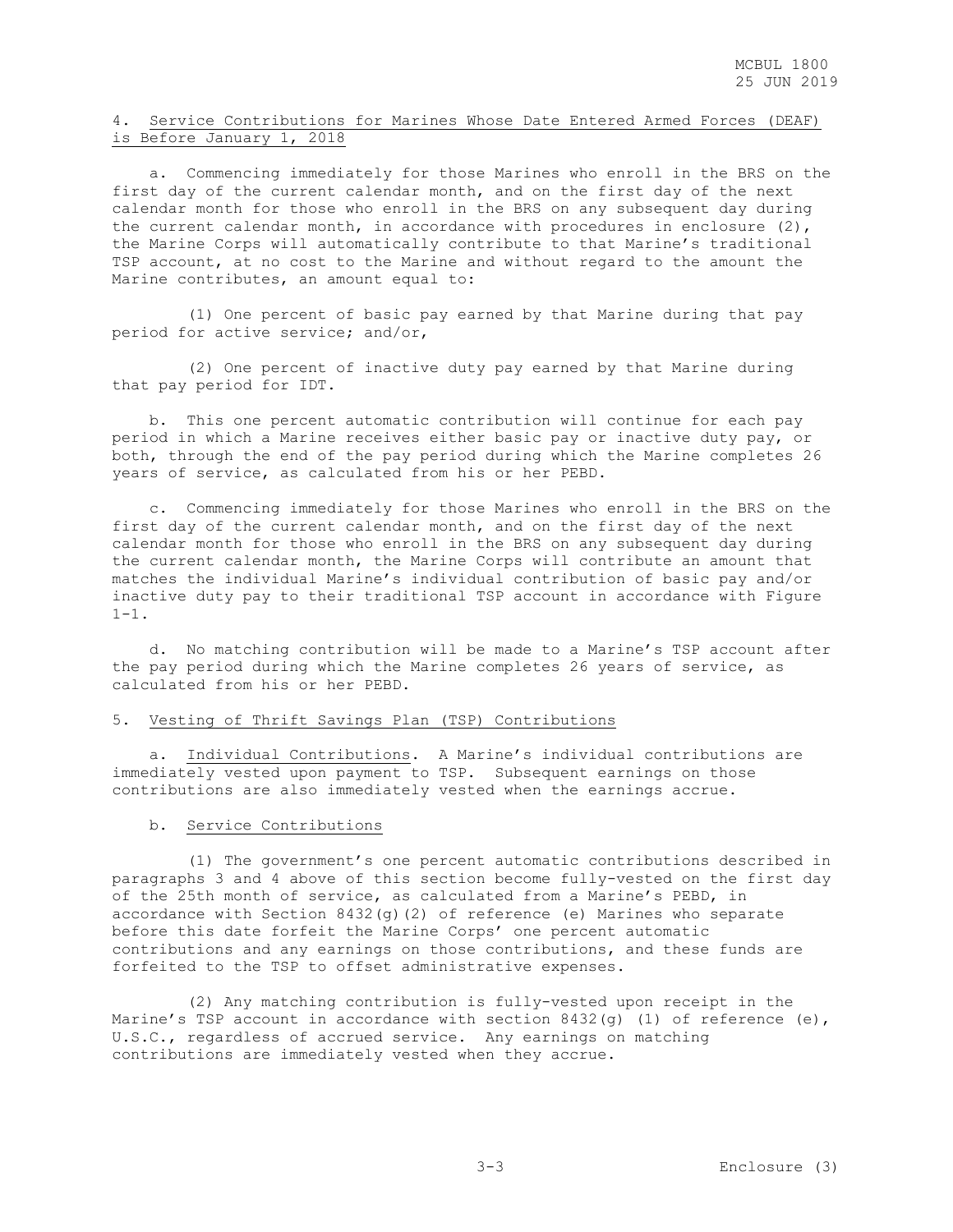## 6. Carry-Over of Individual Thrift Savings Plan (TSP) Elections

 a. A Marine covered under the BRS who separates from service, as defined by Section 211 of reference (p), and later re-affiliates with any component of a Uniformed Service, will be re-enrolled in TSP at an individual contribution of three percent of his or her monthly basic pay or three percent of inactive duty pay regardless of any previous contribution elections made prior to separation.

 b. This auto enrollment of a re-entrant at a three percent individual contribution rate will occur no later than the first pay period following reentry.

 c. A Marine covered under BRS who re-enters service after a break in service and who previously qualified for the government one percent automatic contribution will resume receiving the government one percent automatic contribution into his or her TSP traditional account no later than the first pay period after re-entry.

 d. A Marine covered under BRS who re-enters service after a break in service and who previously qualified for government matching contributions will resume receiving agency matching contributions into his or her Traditional TSP account concurrent with re-enrollment through the end of the pay period during which the Marine completes 26 years of service, as calculated from his or her PEBD.

7. Thrift Savings Plan (TSP) Elections for Transitioning Reserve Component (RC) Marines. Members of the RC covered under BRS are considered continuous participants in BRS while they remain in a paid status. Such Marines will not be re-enrolled at the automatic three percent individual contribution level each time they transition from a paid status in the Selected Reserve to active service or from active service back to a paid status in the Selected Reserve. Their previously-elected TSP contribution levels will carry-over through transitions related to activation and deactivation, unless and until the Marine elects to modify their own contribution level.

8. Default Fund. Unless a specific investment election is made by a Marine, individual contributions and the government's contributions to TSP will be invested, on behalf of the Marine, in an age-appropriate, target date asset allocation investment fund, commonly known as a "Lifecycle" fund.

9. Thrift Savings Plan (TSP) Default Contribution Type. A Marine's individual contribution to TSP is treated, by default, as a "traditional" tax-deferred contribution, not Roth, unless the Marine elects to designate all or part of his or her contribution as Roth. The Marine Corps automatic one percent and matching contributions are always tax-deferred "traditional" contributions.

10. Thrift Savings Plan (TSP) Contribution Limits. There are annual limits on the amount of money both the Marine and the Marine Corps can contribute to a Marine's TSP account. These contribution limits are calculated by the IRS, and can change every year. Marines who reach the annual contribution limit prior to the end of the calendar year will not be able to contribute further to TSP during that calendar year, and will thus not receive any matching contributions from the government for the remainder of that calendar year. To more fully understand the current TSP annual contribution limits, visit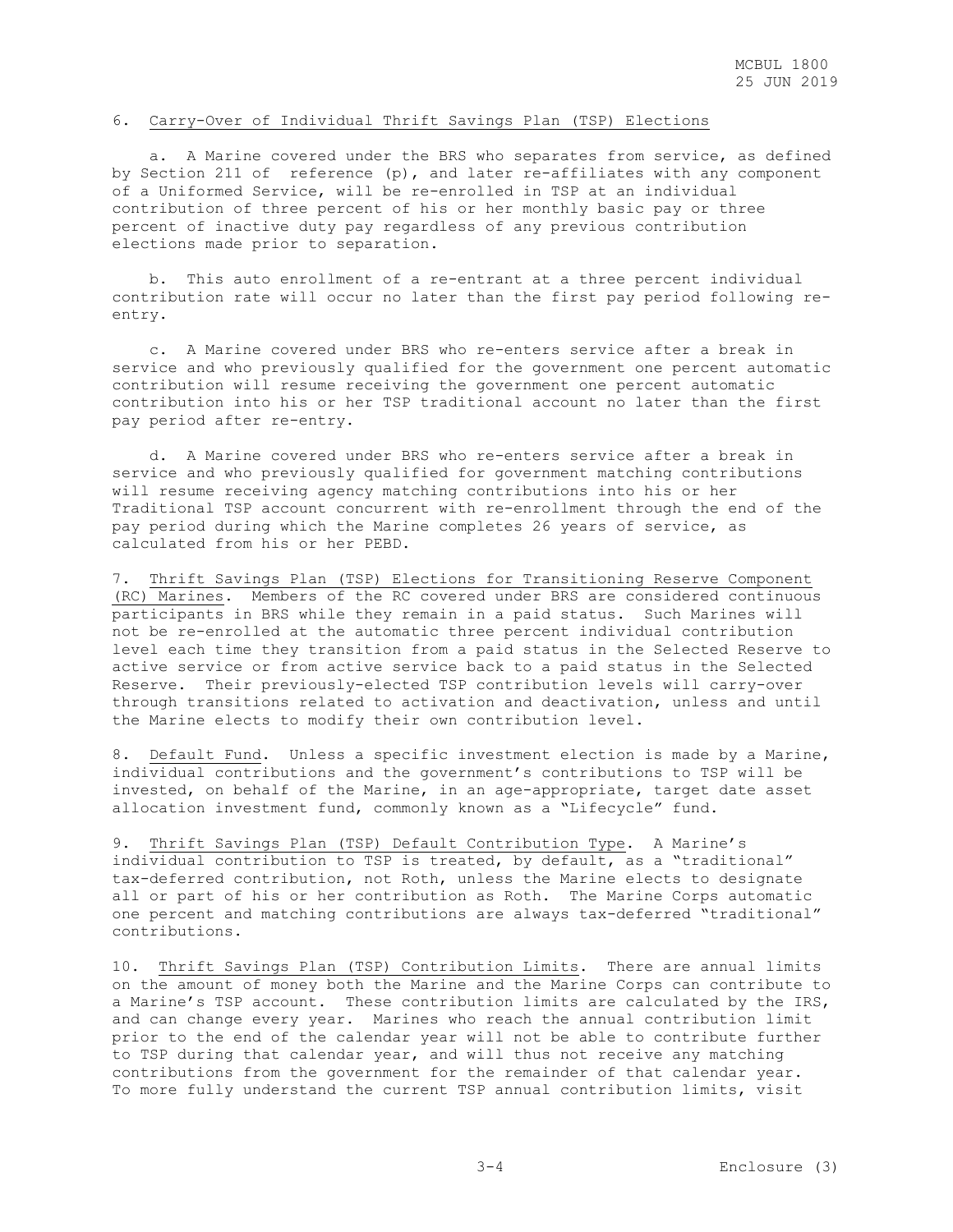the "How Much Can I Contribute" calculator under the tools section at www.tsp.gov.

11. Limits on Thrift Savings Plan (TSP) contributions adjustments. There is no annual limit on the number of times a Marine can adjust their TSP contribution percentage.

## 12. Forfeiture of Thrift Savings Plan (TSP) Contributions

 a. Member contributions. Contributions made by a Marine to their TSP account are not subject to forfeiture.

 b. Service contributions. Once vested, automatic and matching contributions made to a Marine's TSP account by the Marine Corps are not subject to forfeiture, except as described in section 8432(g) of reference (e). In general, a negative characterization of discharge does not subject a Marine to forfeiture of Service contributions.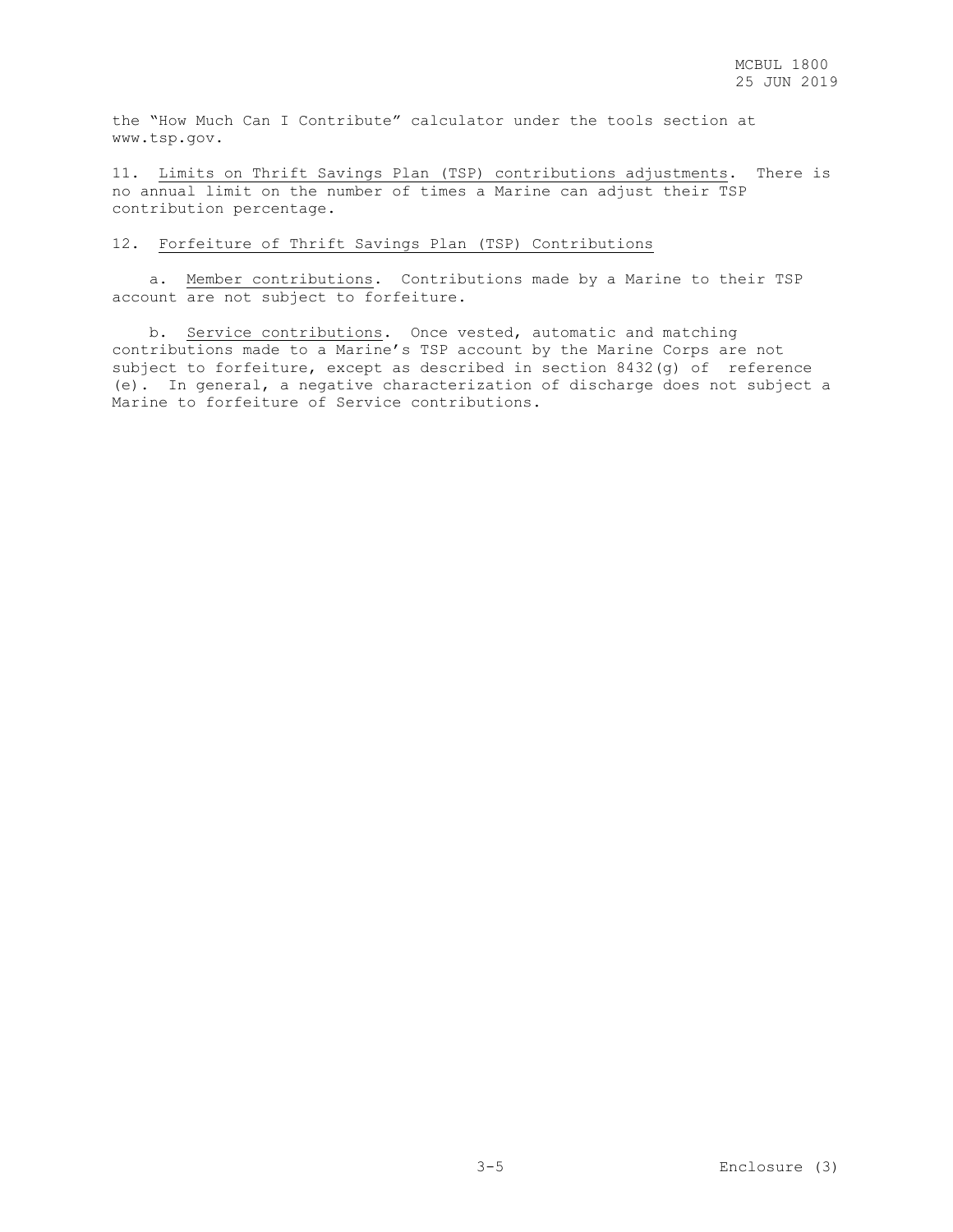## Continuation Pay (CP)

1. Continuation Pay (CP). Marines who are covered under the BRS are eligible to receive a one-time mid-career incentive payment, CP, in exchange for an agreement to perform additional obligated service.

### 2. Eligibility

 a. Active Component (AC) or Active Reserve (AR). CP is available to Marines at 12 years of service as computed from their PEBD, contingent upon an agreement to serve an additional four (4) years. Marines issued orders to separate from the Marine Corps are not eligible to receive CP.

b. Reserve Component (RC). CP is available to Marines who:

 (1) Complete 12 years of service as computed from their PEBD, contingent upon an agreement to serve an additional four (4) years in the Selected Reserves. Marines issued orders to separate from the Marine Corps are not eligible to receive CP.

 (2) Are members of the Selected Reserve, or of the IRR in a status in which they are eligible to receive basic pay or inactive duty pay.

### 3. Procedures

 a. Notification. 180 days and 30 days prior to reaching 12 years of service, Marines will receive notifications, via Leave and Earnings Statement (LES) and MOL messages, of their eligibility for CP. Concurrently, the Marines' unit administration will be notified via Unit Diary Manpower Integrated Personnel System (UDMIPS) of the CP eligibility of Marines in their command.

 b. Making a Continuation Pay (CP) Election. No later than three (3) months prior to the beginning of their 12th year of service, CP eligible Marines must sign a Statement of Understanding (SOU), NAVMC 11905 for Active Duty Marines, NAVMC 11908 for RC Marines, either accepting or declining the offer of CP and acknowledging the additional service obligation. Marines will route their CP SOU to their unit S-1 via Electronic Personnel Action Request (EPAR), or email if EPAR is unavailable. Participants with SOUs signed or witnessed on or after reaching 12 years of service are not eligible to receive CP. Unit S-1s will report CP elections via diary entry as directed in chapter 9, section 18 of reference (j) and send a scanned copy of the Marine's Official Military Personnel File (OMPF) vial email to MMRP-20 at smb.manpower.mmrp@usmc.mil.

### c. Appeal

 (1) Active Component Marines who were denied CP may appeal this decision by submitting an administrative action form to HQMC M&RA (MP) division.

 (2) RC Marines who were denied CP may appeal this decision by submitting an administrative action form to HQMC M&RA (RA) division.

4. Amount. Eligible Marines who elect to receive CP and agree to serve an additional (4) year commitment shall receive a payment equal to: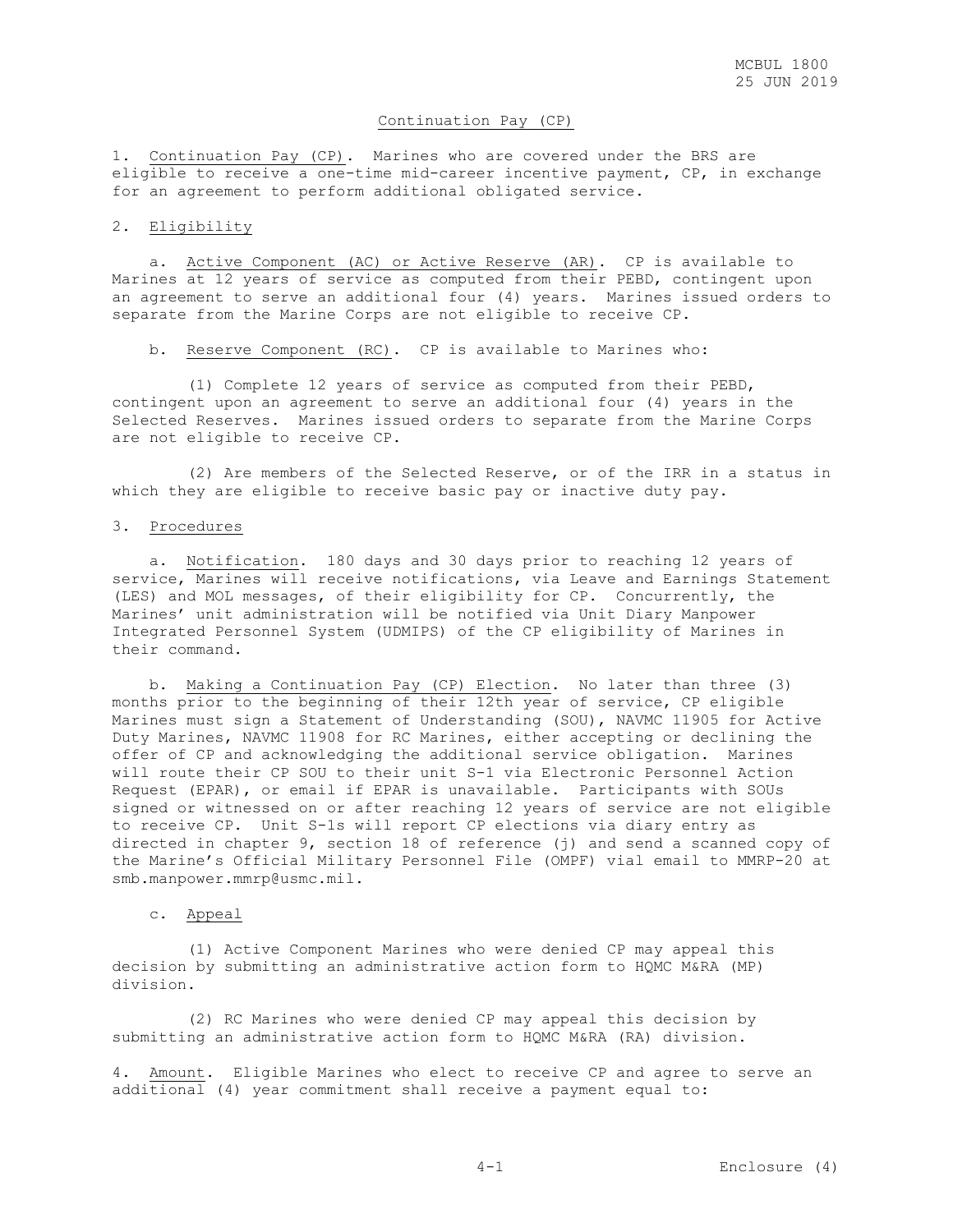a. Active Component (AC). (2.5) times the monthly basic pay of that Marine based on the Marine's current paygrade at the over (12) years of service pay rate.

 b. Reserve Component (RC). The equivalent amount, as if the Marine was on active duty, of  $(0.5)$  times the monthly basic pay of that Marine based on the Marine's current paygrade at the over (12) years of service pay rate. A RC member performing Active Reserve service (as defined in section 101(d)(6) of reference (o)), will be paid CP at the rate of an Active Component member subject to agreement to continue serving an additional four (4) years in active service (as defined in section  $101(d)$  (3) of reference (o))

 c. CP Payments. CP payments are subject to federal and state income tax withholding unless otherwise entitled to Combat Zone Tax Exclusion (CZTE) during the month 12 years of service is reached.

### 5. Obligated Service

 a. Marines electing to receive CP are required to agree to serve for four (4) years after the date on which they become eligible to receive CP.

 b. In general, any additional service obligation incurred as a result of electing to receive CP will be served in the component in which the Marine was serving at the time of agreement, commencing upon acceptance by the Marine Corps of the agreement to continue serving.

 c. Any obligated service incurred as a result of electing to receive CP will begin at the start of the Marine's 12th year of service by PEBD.

 d. This obligated service will run concurrently with any other service obligation, unless other service obligations incurred specifically preclude concurrent obligations.

e. RC members will perform obligated service in the Selected Reserve.

 f. RC members performing Active Reserve service will perform obligated service in the Active Reserve (AR).

 g. Movement from the AC, or AR, to the IRR or Selected Reserve will trigger repayment procedures as described in paragraph 7 below.

 h. Uncertainty as to a Marine's future status (i.e., uncertainty as to the ability to reenlist, medical hold, and legal hold) does not constitute inability to obligate to additional service with respect to CP.

6. Payment. A Marine who qualifies for CP may elect to receive the CP in a single payment or elect a series of equal installment payments, not to exceed four annual payments over four (4) consecutive years.

 a. Combat Zone Tax Exclusion (CZTE). The Marine Corps shall apply CZTE withholding rules to CP for those Marines whose gross compensation qualifies for CZTE under the provisions of reference (k) and Volume 7a, Chapter 44 of reference (l). CZTE withholding rules will apply to all payments proceeding from a CP agreement based upon the Marine's qualification for CZTE at their 12th year of service from PEBD, also known as their "CP Date". For example, an enlisted Marine who reaches 12 Years of Service (YOS) from PEBD (CP Date) in a qualified combat zone and has elected four (4) equal CP installment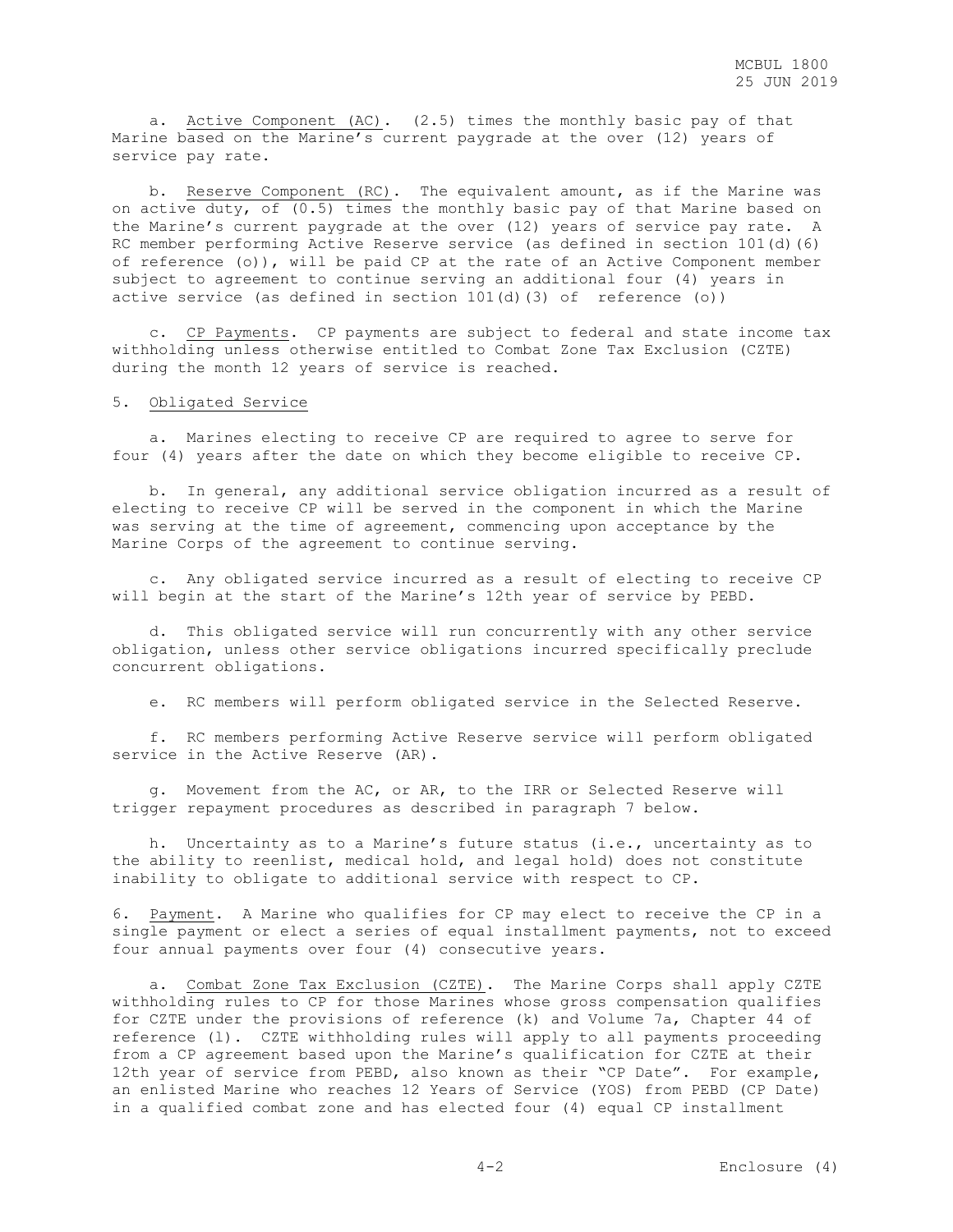payments across four (4) years would be eligible for CZTE for all of those payments.

 b. Timing. Payment will be disbursed via Electronic Funds Transfer as applicable during normal pay cycles.

7. Non-Availability. A Marine who incurs a period of extended absence, subject to the approval of HQMC M&RA (MP) Division for AC Marines and HQMC M&RA (RA) Division for RC Marines, which precludes meeting the terms of obligated service, shall have installment payments suspended during this period. If subsequently re-assigned to the Marine's previous status, or a new status at the discretion of HQMC M&RA(MP) Division for AC Marines and HQMC M&RA(RA) Division for RC Marines, installment payments of the CP may resume and the term of service extended accordingly to ensure fulfillment of the original agreement period. The date of completion of the obligated service shall be adjusted for periods of authorized absence. Failure to meet reinstatement criteria shall result in termination of the CP and repayment, as appropriate.

8. Repayment. A Marine who received CP but who fails to complete the period of obligated service is subject to full or partial repayment provisions in accordance with section 373 of reference (p), and Volume 7A, Chapter 2 of reference (l).

### a. Transferring From Obligated Component

 (1) Single Payment. A Marine who receives the entirety of CP in one payment under one Marine Corps component and subsequently transfers to another Marine Corps component will be subject to repayment of the unearned portion of CP.

 (2) Multiple Installments. A Marine who receives installment payments of CP under one Marine Corps component and subsequently transfers to another Marine Corps component will have any future installment payments canceled and is subject to repayment of unobligated portions of current year CP payment.

 b. Request for waiver or remission of repayment. In order to request a waiver or remission of CP repayment, Marines must submit a DD 2789 to HQMC P&R (RFF).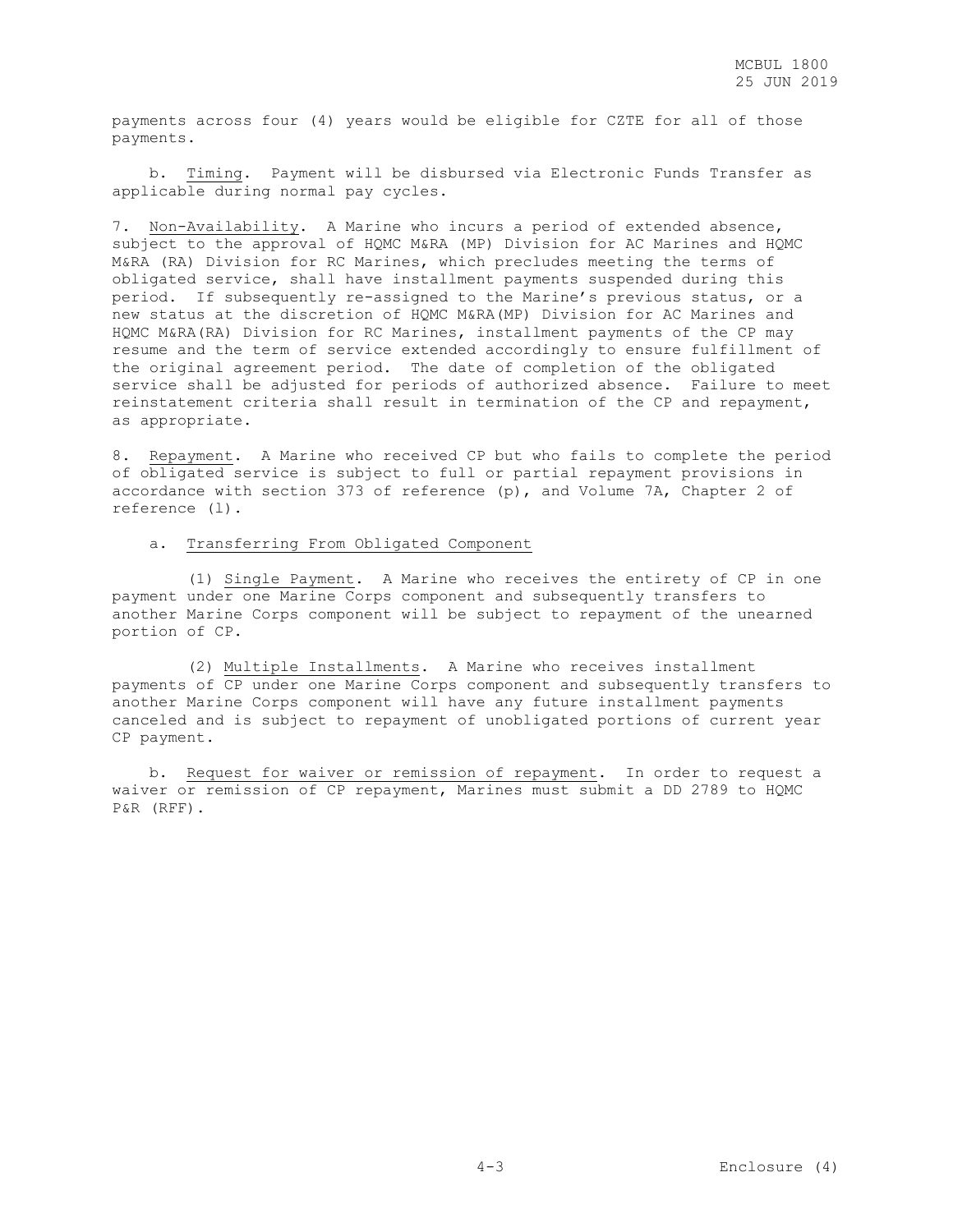### Defined Benefit Annuity

1. Annuitized Retired Pay. Marines covered under the BRS are eligible to receive retired or retainer pay in accordance with all existing provisions of Volume 7B, Chapter 1 of reference (l), with the exception that their monthly retired or retainer pay will be calculated using a different formula than under the legacy retirement systems. Monthly retired or retainer pay is the product of multiplying the retired base pay by the years of service multiplier.

 a. Determining Retired Base Pay. Retired Base Pay will be calculated under provisions as currently outlined in Chapter 3 of reference (l). For most Marines, retired base pay will be computed using the "High-3" method, in which retired base pay equals the average of the highest 36 months of base pay received by the Marine in the course of their career.

### b. Determining Years of Service Multiplier

 (1) For a regular retirement under the BRS, the years of service multiplier is determined by multiplying two percent times the Marine's years of creditable service, as computed in accordance with sections 1208 and 1405 of reference (o). The term "years of creditable service" means the number of years of service that are creditable to a member in computing the member's retired or retainer pay, including credit for each full month of service in addition to full years of service.

 (2) For a non-regular (i.e., Reserve) retirement, the years of service multiplier is determined by multiplying two percent times the years of service credited for percentage purposes. In accordance with reference (q), as determined under section 12733 of reference (o) the formula for converting retirement points into years of service credited for percentage purposes is total number of retirement points divided by 360.

 (3) For a disability retirement under the provisions of Chapter 61 of reference (o) , the years of service multiplier is determined by multiplying two percent times the member's years of creditable service, as computed in accordance with sections 1208 and 1405 of reference (l). However, a member may elect to receive retired pay equal to their retired base pay multiplied by the member's rated percent of disability in accordance with section 1401 of reference (l). All other provisions of Chapter 61 of reference (o) apply.

### 2. Commencement of Retired Annuity Payments

 a. Regular Retirement. A Marine who is covered under the BRS and who qualifies for a regular retirement is eligible to begin receiving retired pay on the first day of the month after the month in which service requirements are fully met, in accordance with reference (1), Volume 7B, Chapter 1.

 b. Non-Regular Retirement. A Marine who is covered under the BRS and who qualifies for a non-regular (i.e., Reserve) retirement is entitled to pay effective on the first day of the month upon which the member both attains non-regular retirement age and meets the minimum number of years of creditable service, or on the first day of any later month the retiree may elect, in accordance with reference (l), Volume 7B, Chapter 1. Retirement age is normally 60 but may be reduced in accordance with criteria for service credit pursuant to reference (q).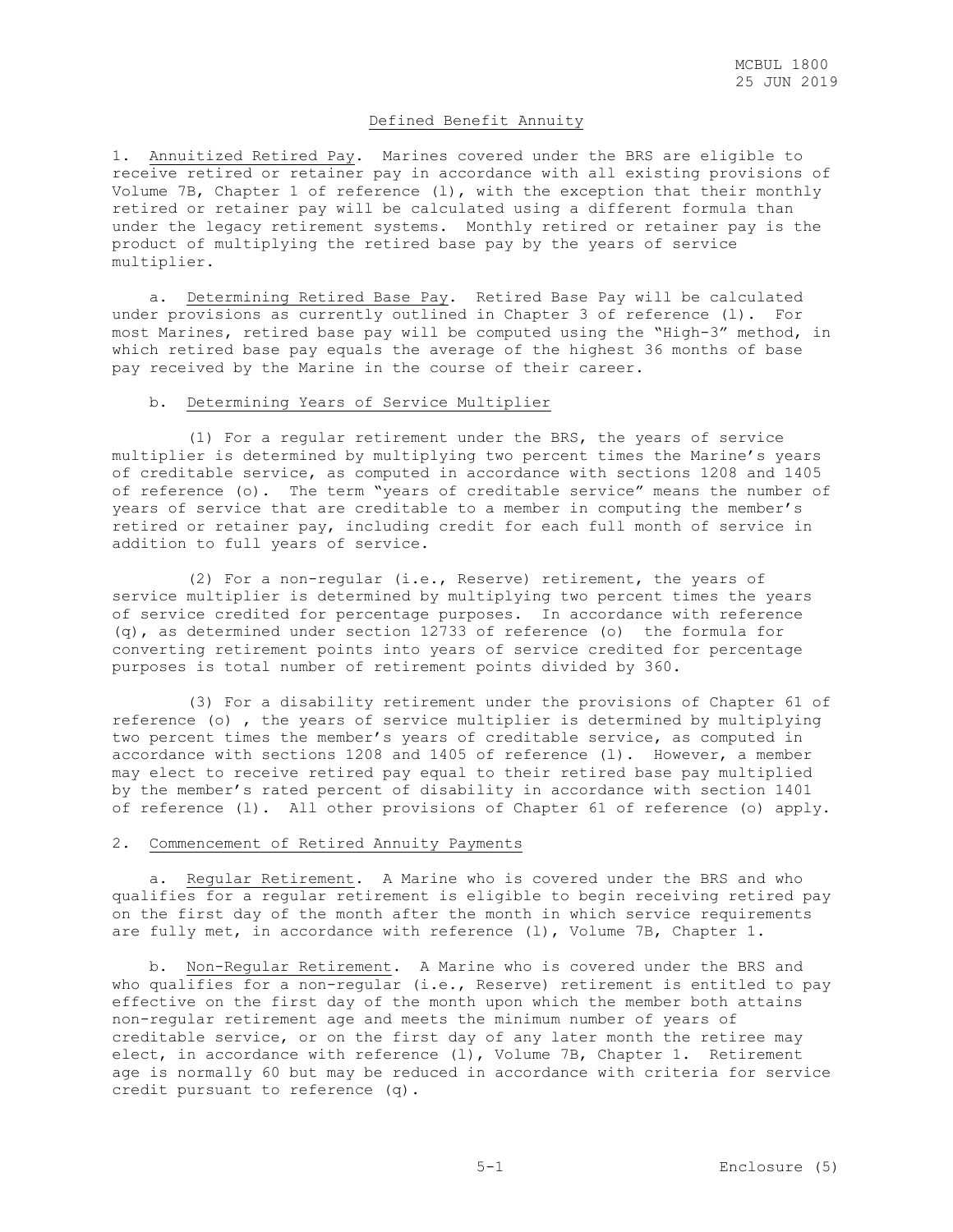### 3. Lump Sum Payment of Defined Benefit Annuity

 a. Eligibility. Section 1415 of reference (o) affords a Marine the option to elect to receive a discounted portion of his or her retired pay as a lump sum in exchange for reduced monthly retirement pay until full Social Security retirement age (67 for most Marines). To be eligible to elect the lump sum, a Marine must be covered under the BRS and qualify for a regular retirement or a non-regular retirement. Marines who are retired for a physical disability under provisions of Chapter 61 of reference (o) are not eligible for the lump sum option. A Marine who is not eligible for BRS or who does not elect to enroll in BRS is not eligible to elect a lump sum payment of his or her retirement annuity.

 b. Election. A Marine covered by BRS who elects to receive a portion of his or her retired pay as a lump sum must make this election on DD Form 2656 not later than 90 days before:

 (1) The date upon which the Marine retires and receives a regular retirement; or,

 (2) The date upon which the Marine first becomes eligible to receive retired pay under the non-regular retirement program, in accordance with reference (q).

 c. Amount. A Marine who elects to receive a portion of his or her retired pay as a lump sum may elect to receive the discounted present value of either 25 percent or 50 percent of the gross estimated retired pay, taking into account projected cost of living adjustments, for the period from:

 (1) The day that member is eligible to begin receiving retired pay; until,

 (2) The first day of the month following the month during which the retiree attains the age that was the full retirement age, in accordance with section 416 of reference (r) (the Social Security Act), applicable to that Marine on the day that Marine elected the lump sum option. For most Marines the full retirement age is currently 67.

 (3) To see how the Lump Sum option will operate, Marines can utilize the DoD BRS calculator linked from the Marine Online (MOL) resources page or the following link: <https://www.manpower.usmc.mil/BRS>

 d. Discount Rate. The amount of the lump sum payment described in paragraph 3.c above will be determined by applying a discount rate published by DoD as described in attachment 2 of reference (g).

 e. Installment Payments. A Marine who elects to receive a lump sum payment of his or her retired pay may elect to receive this payment in up to four annual installments over no more than four (4) years.

 f. Timing of Payments. A Marine who elects installment payments will receive equal lump sum distributions payable each year on the anniversary of the first installment, the first installment of which will be paid no later than 60 days after:

 (1) The date on which that Marine retires if eligible for a regular retirement; or,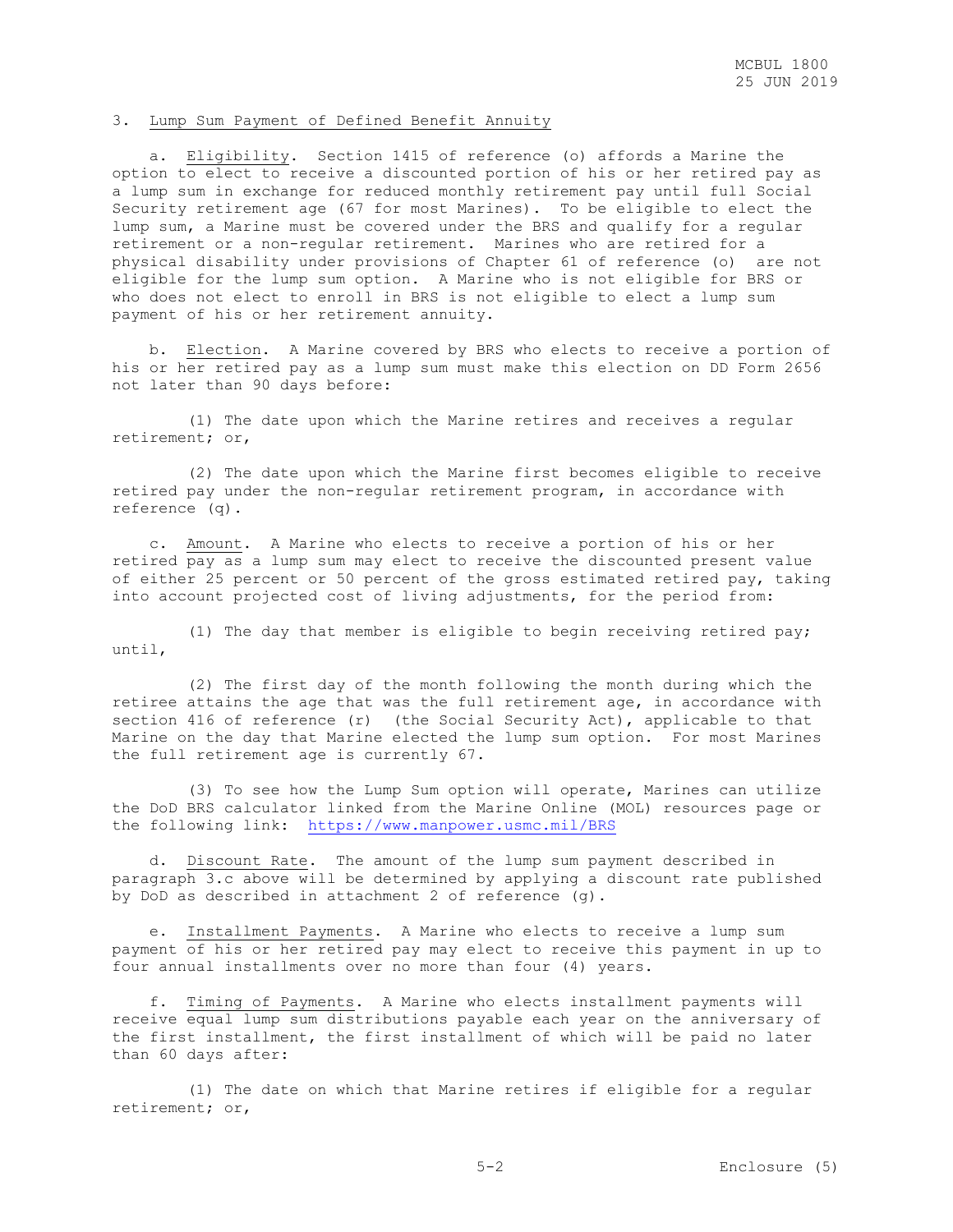(2) The date on which the Marine first becomes eligible to begin receiving retired pay if eligible for a non-regular retirement.

 g. Restoration of Full Annuity Payments. The retired pay of a Marine who elects to receive a lump sum payment of their retired pay will be restored to its full, monthly annuitized amount as of the first day of the month following the month in which the Marine attains the full retirement age that was applicable to that Marine on the day that Marine elected the lump sum option, in accordance with section 416 of reference (r). For most Marines, this means that full annuity payments will resume one month after they reach age 67.

 h. Relationship to Disability Compensation. Per Section 633 of reference (a), modified Per section 5304 of reference (s) , a Marine electing to receive a portion of his or her retired pay as a lump sum may not concurrently receive Department of Veteran Affairs (VA) disability compensation, except under specified circumstances. Accordingly:

 (1) The VA will withhold disability payments to any retiree who elects to receive a portion of their retired pay as a lump sum until the amount withheld (i.e., not paid to the retiree on a monthly basis) equals the gross amount of the lump sum payment received by that retiree.

 (2) Once the amount of VA disability compensation withheld equals the amount previously received as a lump sum, the retiree is considered to have fully offset the lump sum distribution. The retiree must then agree to waive a portion of each month's future retired pay, equal to the amount of the VA disability compensation to which he or she is now entitled, to begin receiving that VA disability compensation in accordance with sections 5304 and 5305 of reference (s).

 (3) A retiree who is eligible for Concurrent Retirement and Disability Pay (CRDP) in accordance with section 1414 of reference (o), due to a service-connected disability rating of 50 percent or more, is entitled to be paid both his or her VA disability compensation and his or her retired pay without regard to the required offsets described in section 5304 of reference (s). Accordingly, retirees who qualify for CRDP and who elect to receive a portion of their retired pay as a lump sum are not subject to withholding of VA disability compensation upon receipt of a lump sum payment.

 (4) A retiree who would otherwise be eligible for Combat-Related Special Compensation (CRSC) in accordance with section 1413a of reference (o) , and elects a lump sum of retired pay, remains subject to the provisions of sections 5304 and 5305 of reference (s), requiring a waiver of retired pay before a retiree can receive VA disability compensation. Specific policies and procedures concerning payment of CRSC after a lump sum election are found in reference (h).

(5) See examples in enclosure (8).

 i. Effect on Survivor Benefit Premium. A Marine who elects to receive a lump sum payment of his or her retired pay also remains eligible to elect to cover their spouse or other dependents, or qualified insurable interests, through the Survivor Benefit Plan (SBP). The manner in which premiums are collected in the event a member elects to receive a lump sum distribution of their retired pay are addressed in reference (i). All other policies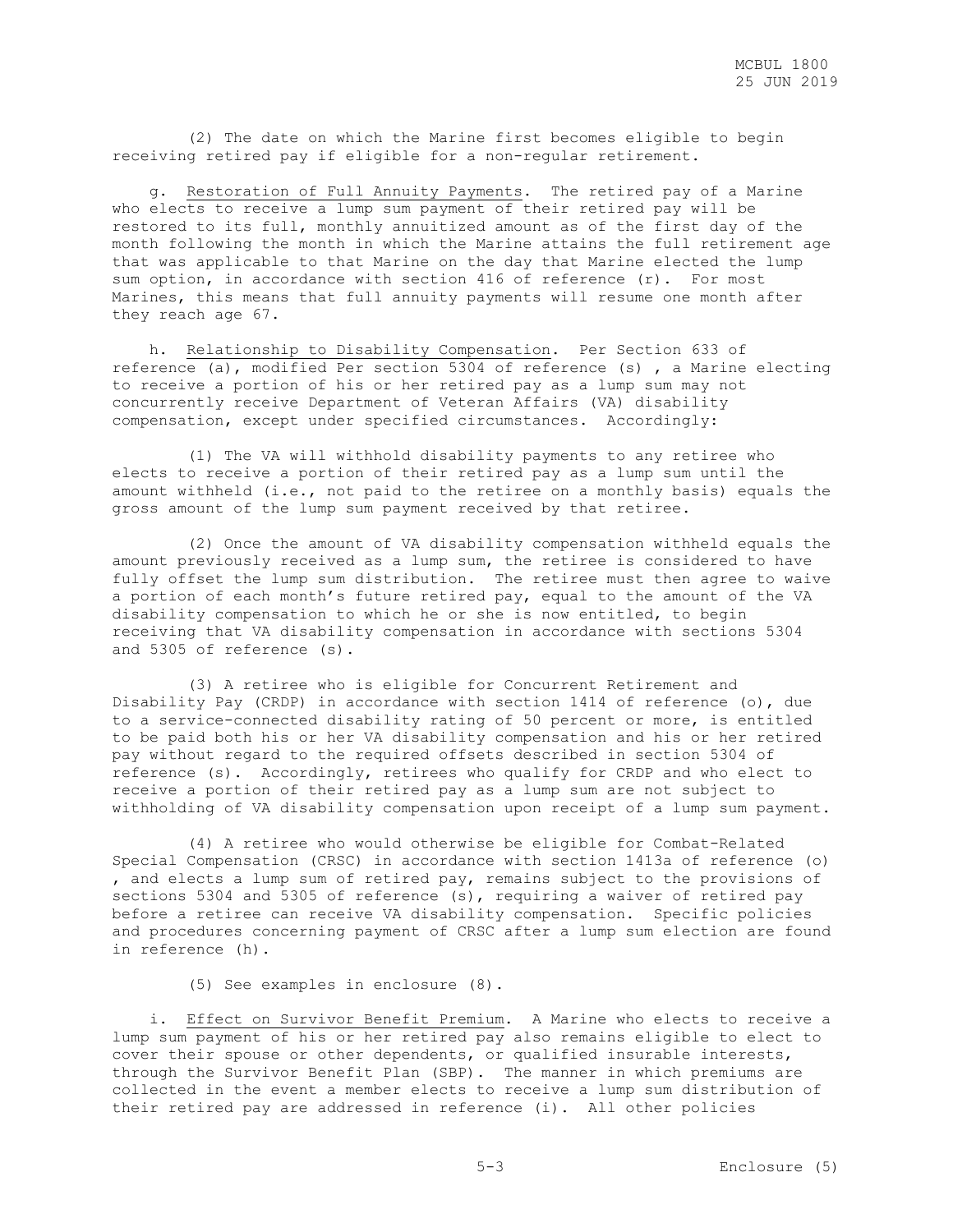concerning the relationship between SBP and lump sum payment of retired pay will be addressed in forthcoming guidance in the next update to reference (t) . Marines are encouraged to consult with a financial counselor to better understand the interaction between lump sum retirement payments and SBP.

 j. Disputes. Marines who accept the lump sum distribution, as determined, may not seek review of, or otherwise retrospectively challenge, the amount of the lump sum, particularly in regard to deviations from the cost-of-living adjustments, actuarial assumptions, or other factors used in computing this amount.

 k. Division of Retired Pay. Any lump sum payment of retired pay remains subject to the conditions of section 1408 of reference (o), with consideration to court orders.

 l. Tax implications. The lump sum option is likely to increase the Marine's tax liability in the year they receive the payment. Marines should consult with a certified financial counselor to understand the tax implications of this decision.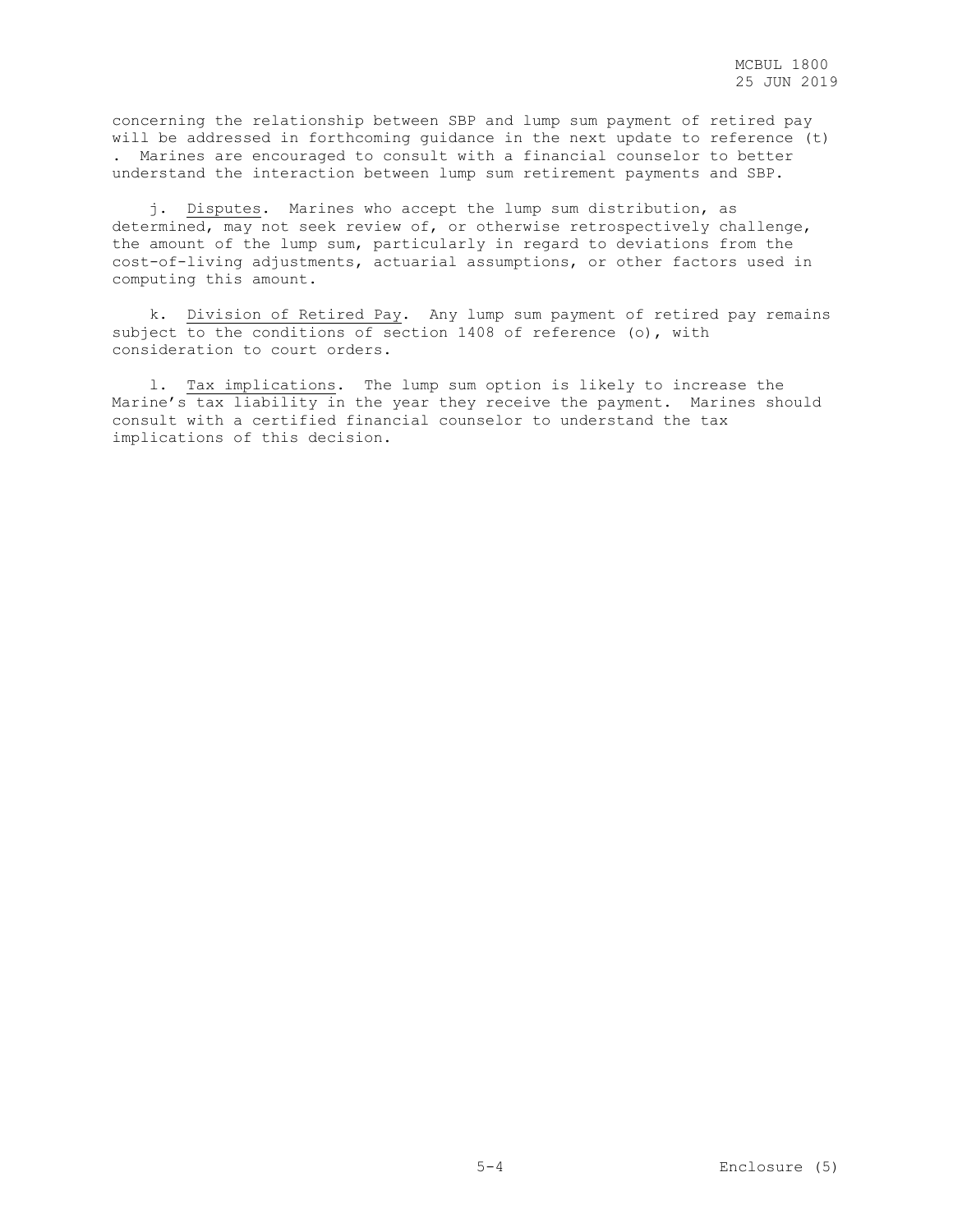## Lump Sum/Veteran Affairs (VA) Disability Examples

1. General. Enclosure (5) of this Marine Corps Bulletin provides guidelines for the interaction between lump sum payments of the BRS defined benefit annuity and VA Disability payments. This Enclosure provides clarifying examples.

### 2. Definitions

 a. Concurrent Retirement and Disability Payment (CRDP). CRDP allows receipt of both military retired pay and VA compensation for military members  $wh \cap \cdot$ 

 (1) Are regular retirees with a VA disability rating of 50 percent or greater; or,

 (2) Are non-regular retirees with 20 qualifying years of service and a VA disability rating of 50 percent or greater and who have reached retirement age.

 b. Combat-Related Special Compensation (CRSC). CRSC is a program that was created for disability and non-disability military retirees with combatrelated disabilities. It is a tax free entitlement that members will be paid each month along with any retired pay they may already be receiving.

### 3. Examples

 a. General Assumptions. In all examples below, the following assumptions are made:

 (1) The example Marine is entitled to \$1000 per month in DoD retirement pay.

 (2) The Marine elects to receive 50% of that DoD retirement pay as a lump sum at the point of retirement, leaving \$500 per month in residual DoD retirement pay.

(3) The Marine receives a \$50,000 lump sum.

 b. Marines Not Eligible for CRDP or CRSC. The VA is notified that the Marine elected a lump sum of \$50,000. The Marine subsequently receives a disability rating from the VA based on four (4) separate disabilities notionally worth \$750 per month. No VA Disability Compensation is paid to the Marine because the lump sum has not been offset. The Marine receives \$500 per month in residual DoD retirement pay until the lump sum is offset (\$750 x 66 months plus \$500 x 1 month equals \$50,000 in this example).

 c. Marines Eligible For CRDP. Because the Marine is eligible for CRDP, they can receive DoD retirement pay and VA disability pay concurrently with no offset. In this example, the Marine receives a lump sum of \$50,000 upon retirement, a DoD retirement pay of \$500 per month, and a VA disability pay of \$750 per month. The total monthly payment to the Marine is \$1250.

 d. Marines Eligible for Combat-Related Special Compensation (CRSC). The following process will occur: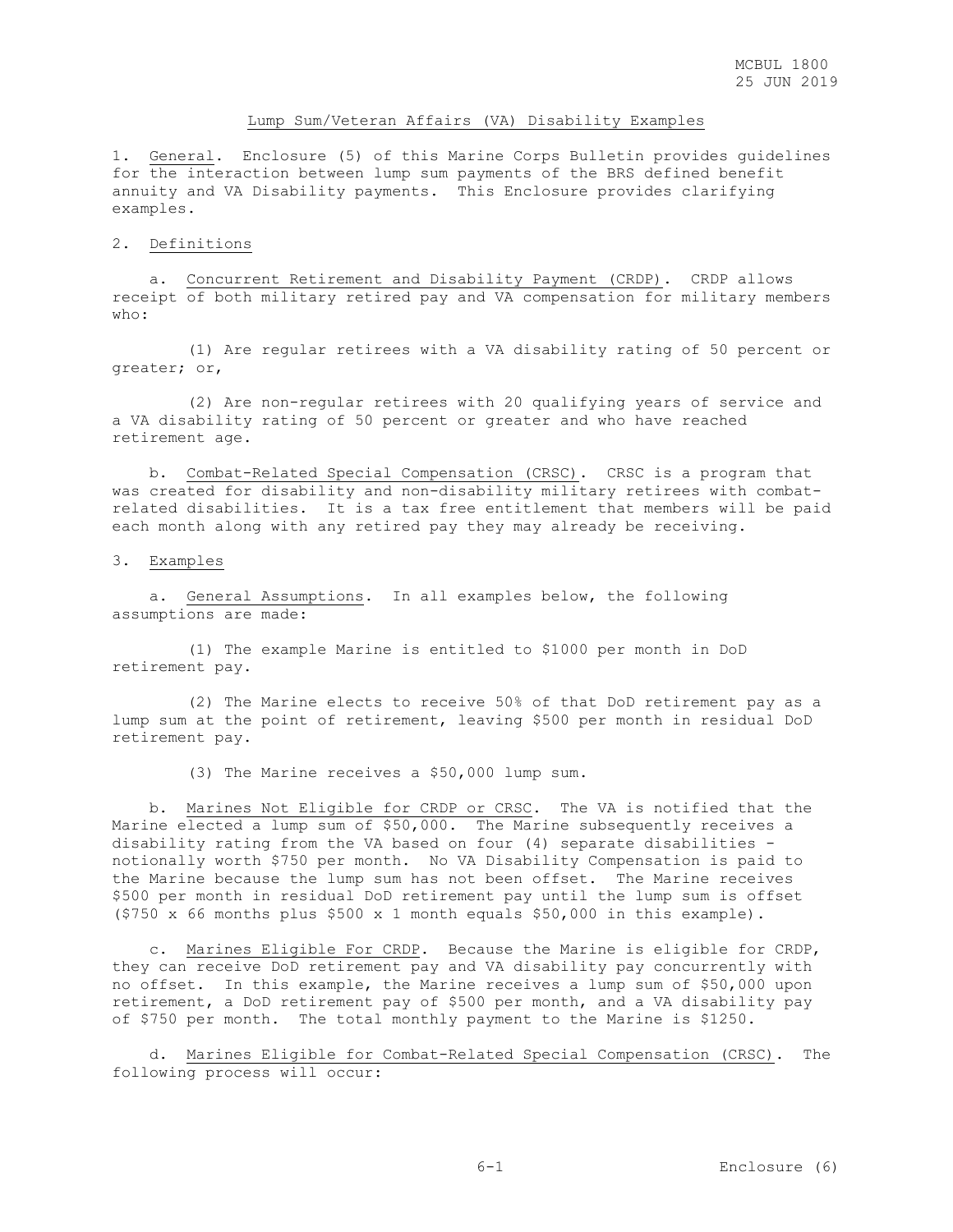(1) The VA is notified that the Marine elected a lump sum of \$50,000. The Marine subsequently receives a disability rating from the VA based on four (4) separate disabilities - notionally worth \$750 per month. No VA Disability Compensation is paid to the Marine because the lump sum has not been offset.

 (2) The Marine then applies to the Marine Corps CRSC Board. In this example, the CRSC Board determines that 3 of 4 disabilities are combatrelated. The Secretary of the Navy reports to the VA that 3 disabilities are CRSC-approved, the rating, and associated amount of CRSC to which the member is eligible – in this example the Marine is eligible for \$500 per month in CRSC.

 (3) The VA reallocates the original disability compensation based on DoD's determination that some or all of the disability is combat-related. In this example, the Marine is entitled to \$500 per month in VA disability compensation based on combat-related disabilities only. \$250 per month of the Marine's VA disability compensation is NOT combat-related.

 (4) The Marine agrees to waive an amount from their residual monthly DoD retirement pay equal ONLY to their new combat-related VA disability rating. In this example, the Marine waives \$500 per month from his residual DoD retirement pay.

 (5) Upon notification that the Marine has waived an equivalent portion of residual DoD retirement pay, the VA begins paying disability compensation only for the portion of the total rating that is combat-related. In this example, the Marine receives \$500 per month in VA disability compensation.

 (6) The Marine Corps now restores the amount waived from the residual DoD retirement pay as CRSC. In this example, the Marine receives \$500 per month in CRSC. In addition to the \$50,000 lump sum, the Marine is now receiving \$500 per month in VA disability compensation and \$500 per month in CRSC.

 (7) The VA continues withholding the disability compensation that was based on the non-combat related portion of the total disability rating until the lump sum amount is fully off-set. In this example, the retiree was originally rated at \$750 per month in VA disability compensation. He is now receiving \$500 per month in VA payments based on combat-related disabilities. \$250 per month is withheld until the lump sum is off-set (\$250 x 200 months equals \$50,000, in this example)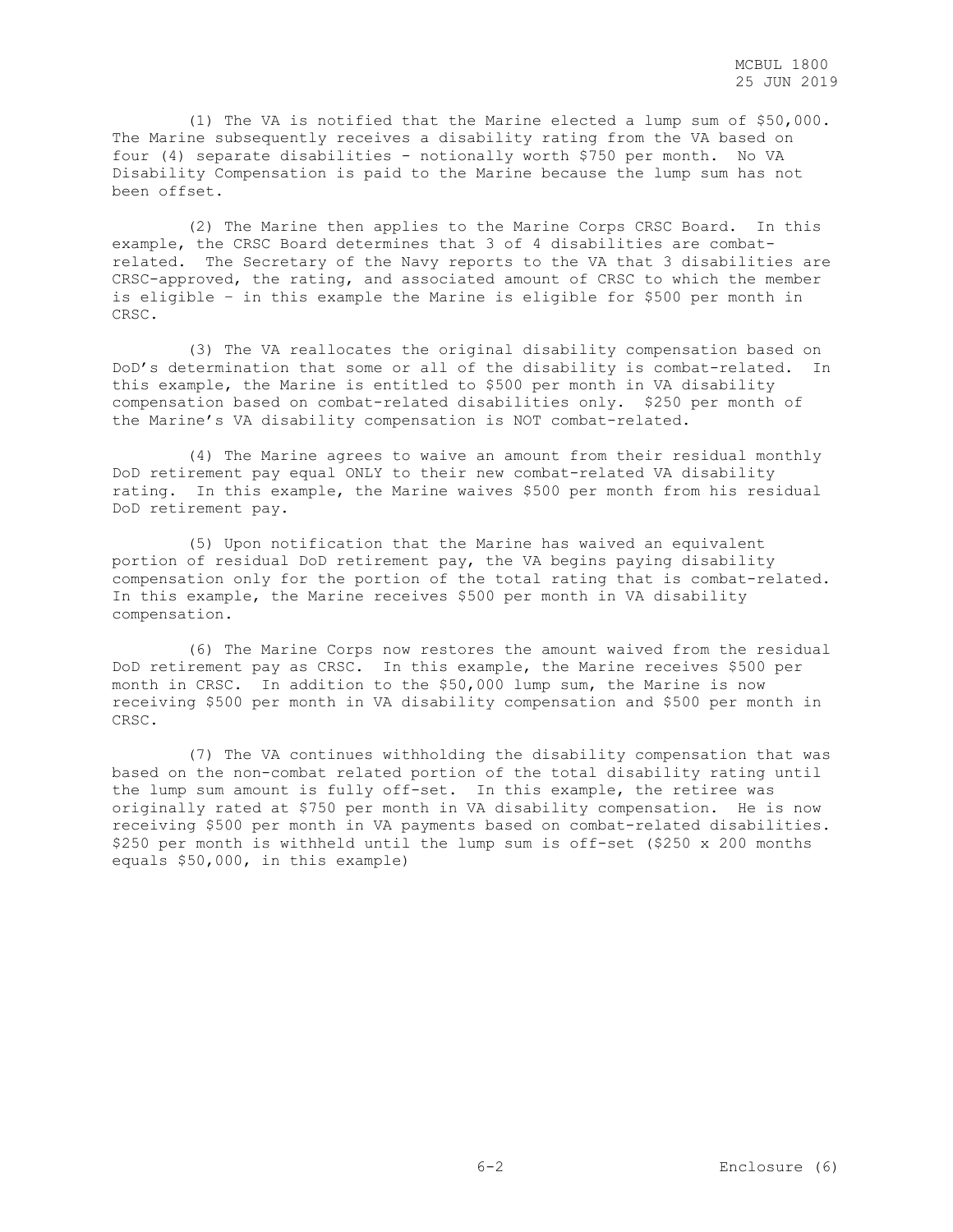# APPENDIX A

# GLOSSARY OF ACRONYMS AND ABBREVIATIONS

| AC          | Active Component                             |
|-------------|----------------------------------------------|
| <b>BRS</b>  | Blended Retirement System                    |
| CG          | Commanding General                           |
| CP          | Continuation Pay                             |
| CPI         | Consumer Price Index                         |
| CRDP        | Concurrent Retirement and Disability Payment |
| CRSC        | Combat-Related Special Compensation          |
| <b>CSB</b>  | Career Status Bonus                          |
| CZTE        | Combat Zone Tax Exclusion                    |
| <b>DEAF</b> | Date Entered Armed Forces                    |
| DOD         | Department of Defense                        |
| DODI        | Department of Defense Instruction            |
| <b>EPAR</b> | Electronic Personnel Action Request          |
| FMR         | Financial Management Regulation              |
| FRTIB       | Federal Retirement Thrift Investment Board   |
| IDT         | Inactive duty training                       |
| IRR         | Individual Ready Reserve                     |
| <b>IRS</b>  | Internal Revenue Service                     |
| MCTFS       | Marine Corps Total Force System              |
| OMPF        | Official Military Personnel File             |
| PEBD        | Pay Entry Base Date                          |
| PFM         | Personnel Financial Managers                 |
| <b>PME</b>  | Professional Military Education              |
| RC          | Reserve Component                            |
| <b>SBP</b>  | Survivor Benefit Plan                        |
| SOU         | Statement of Understanding                   |
| TDRL        | Temporary Disability Retired List            |
| TSP         | Thrift Savings Plan                          |
| <b>TTC</b>  | Transaction Code                             |
| U.S.C.      | United States Code                           |
| VA          | Veteran Affairs                              |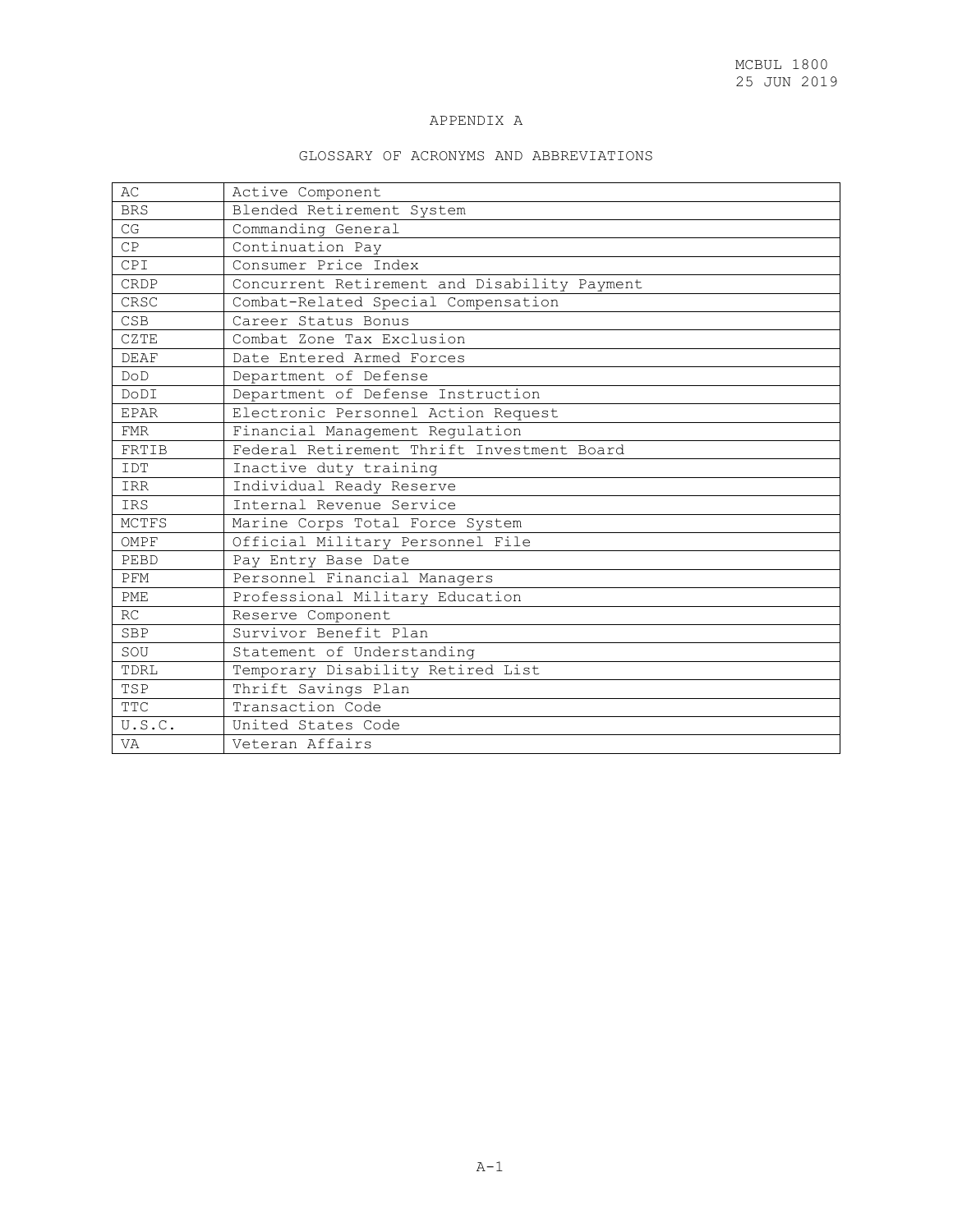### GLOSSARY OF TERMS

Unless otherwise noted, these terms and their definitions are for the purpose of this MCBul only.

Active Service. Service on active duty or full-time National Guard duty as defined in section 101(d) (3) of reference (o).

Active Status List of the Standby Reserve. Defined in reference (u). .

Break in Service. A period of time during which a Service member is transferred to the inactive status list or the inactive National Guard, or is discharged upon completion of all service obligations and returns to a civilian status for longer than 24 hours.

Cliff-Vested. A vesting system in which the recipient becomes fully vested at a specified time rather than becoming partially vested in increasing amounts over an extended period of time.

Date Entered Armed Forces (DEAF). Date an individual was initially enlisted, inducted, or appointed in a regular or RC of a Uniformed Service as a commissioned officer, warrant officer, or enlisted member. For cadets/midshipmen at one of the Military Service Academies, it is the date of entry into the academy; for ROTC cadets/midshipmen it is the date of scholarship contract or date the cadet/midshipman began the advanced ROTC course, whichever is earlier; and for members of the delayed entry program it is the date an enlistment contract is signed, regardless of when the member actually enters active duty. Breaks in service do not affect a DEAF date.

Defined Benefit Annuity. A pension plan in which an employer/sponsor provides a specified monthly benefit upon retirement that is predetermined by a formula based on the individual's earnings history and tenure of service.

Disability Compensation. Compensation paid to a veteran by the VA as a recompense for loss, injury, or suffering from uniformed service duty.

Discount Rate. Economic rate used to discount a stream of future cash flows to their present (i.e., "current") value.

Full Retirement Age. Age upon which a person is considered eligible for full retirement under section  $416(I)$  of reference (r). It is currently age 67 for most members of the Uniformed Service with the exception of those born before 1960.

Grandfathering. A provision in which an old law or regulation continues to apply to some existing individuals even after the enactment of a new law or regulation.

Individual Ready Reserve (IRR). Defined in reference (v).

Legacy Retirement Systems. Those military retirement systems in effect prior to implementation of the BRS, including the "Final Pay," "High-3" (also known as the "High-36"), and CSB/REDUX systems.

Non-Regular Retirement. As defined in chapter 1223 of reference (o), a nonregular retirement is earned based on achieving a minimum threshold of creditable years of service as a RC member. A member who qualifies for a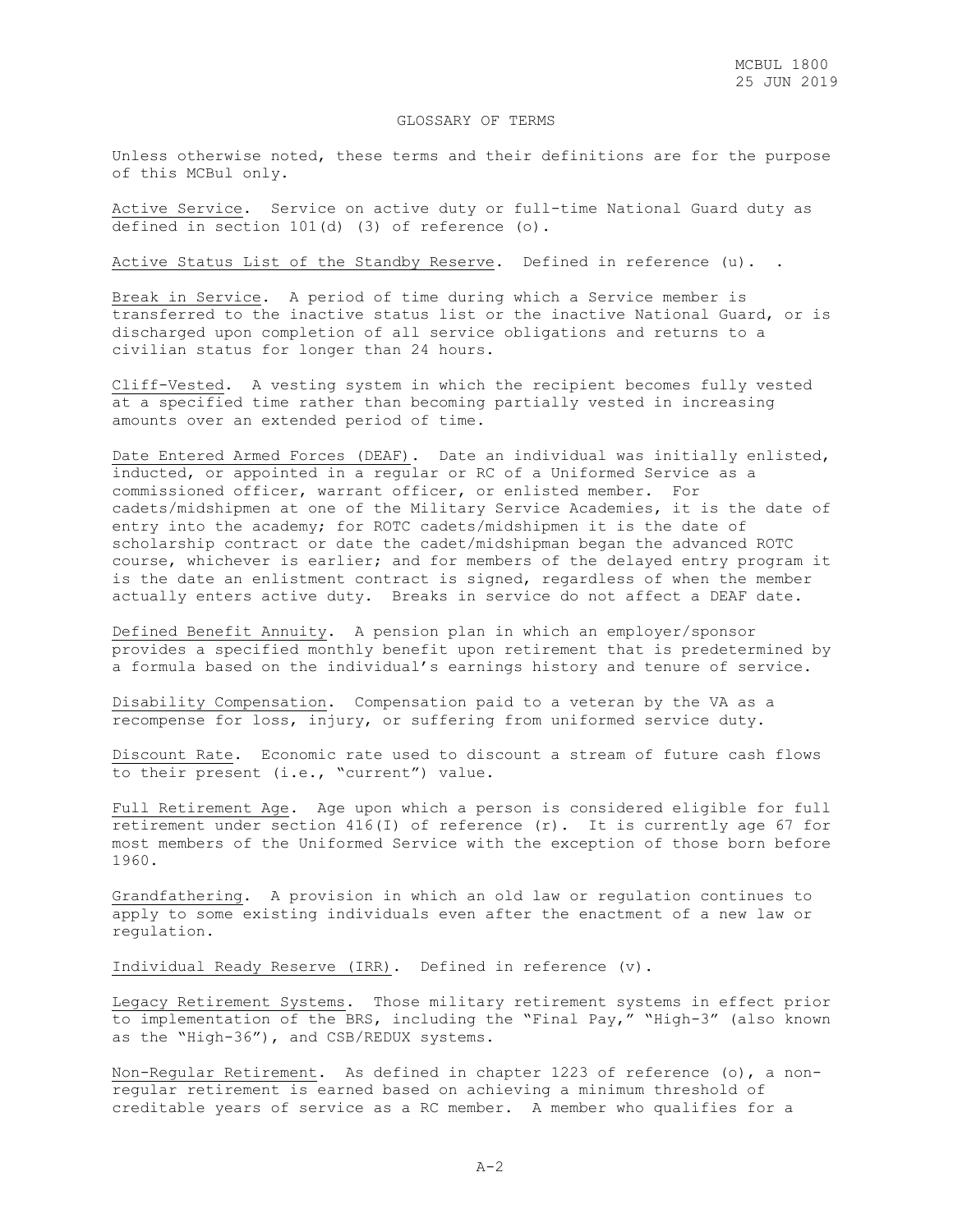non-regular retirement is not eligible to begin receiving retired pay until attaining the age of 60, or in some cases a lesser age depending on performance of qualifying creditable service in accordance with refence (q).

Paid Status. Receipt of basic pay or inactive duty pay under sections 204 or 206, respectively, of reference (p).

Pay Period. Defined in reference (l), Volume 5; a pay period is monthly for military personnel serving on active duty and is periodic, based on completion of inactive duty, for RC military personnel serving on inactive duty.

Present Value. The current worth of a future sum of money or stream of cash flows given a specified rate of return. Future cash flows are discounted at the discount rate, and the higher the discount rate, the lower the present value of the future cash flows.

Pay Entry Base Date (PEBD). Date that denotes how much of an individual's service is creditable towards longevity for pay purposes. This date can be adjusted based on breaks in service. It is referred to by the Army as the "pay entry basic date" and by the Air Force as the "pay date."

Ready Reserve. Military members of the Reserve and National Guard, organized in units, or as individuals, liable for recall to active duty to augment the active components in time of war or national emergency in accordance with Sections 12301(a) and 12302 of reference (o).

REDUX. Members who entered the AC after July 31, 1986, but before January 1, 2018, have the option, upon completing their 15th year of service, to elect a reduction in their retirement multiplier in exchange for receiving the Career Status Bonus (CSB). This retirement plan is known as "REDUX." The reduction in the retirement multiplier is 1 percent for each full year of creditable service less than 30, and 1/12th of 1 percent for each full month of creditable service less than a full year. Additionally, retirees covered by REDUX receive a decreased annual cost of living increase compared to other military retirement plans. That cost of living increase is equal to 1 percentage point less than the Consumer Price Index (CPI), when the CPI exceeds 1 percent.

Regular Retirement. A retirement earned based on performing a minimum number of creditable years of active duty service in accordance with chapter 71 of reference (o). Members who earn a regular retirement begin receiving retired pay on the 1st of the month that follows the month of their retirement.

Retired Reserve. Defined in Joint Publication 1-02.

Secretary Concerned. Defined in section 101 of reference (p). Senior Reserve Officer Training Corps: College scholarship program leading to a commission in one of the Uniformed Services.

Separation. Defined in section 211 of reference (p).

Uniformed Services. In accordance with Section 101 of reference (p); the Army, Navy, Air Force, Marine Corps, Coast Guard, National Oceanic and Atmospheric Administration, and USPHS.